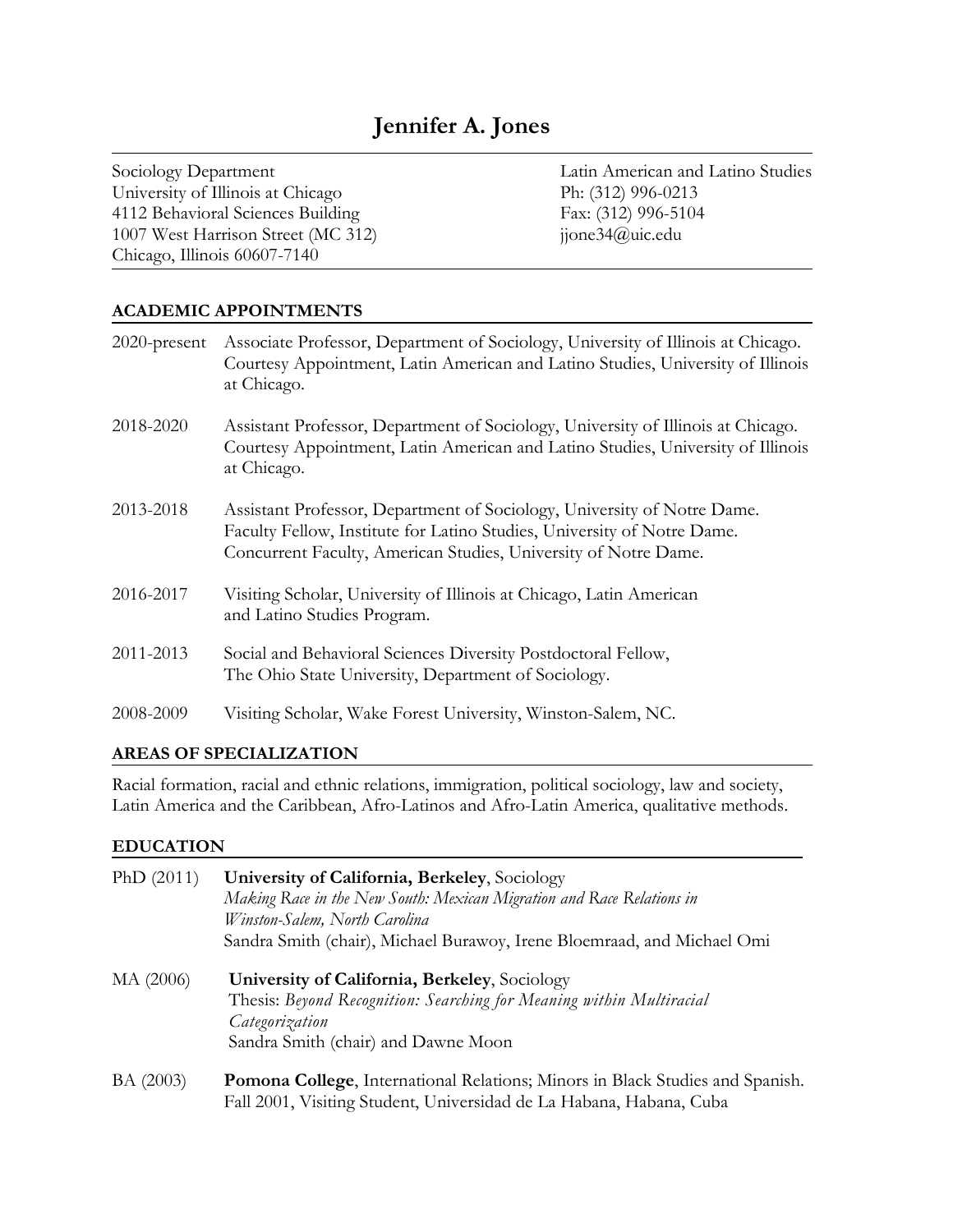Thesis: *Black and White: The Differential and Detrimental Impacts of Contemporary U.S. Policy on Afro-Cubans*

*Recipient of the Agnes Moreland Jackson Senior Thesis Award Recipient of the Cordell Hull Prize in International Relations*

#### **BOOKS**

Jones, Jennifer A. 2019. *The Browning of the New South.* Chicago: University of Chicago Press.

*Recipient of the Honorable Mention for the ASA Section on Racial and Ethnic Minorities Oliver Cromwell Cox Best Book Award, 2020.*

*Recipient of the Honorable Mention for the Society for the Study of Social Problems Division on Racial and Ethnic Minorities Eduardo Bonilla-Silva Book Award, 2022.*

Petra Rivera-Rideau, Jennifer A. Jones and Tianna Paschel, eds. 2016. *Afro-Latinos in Movement: Critical Approaches to Blackness and Transnationalism in the Americas.* New York: Palgrave MacMillan Press.

#### **JOURNAL ARTICLES (\*Denotes Equal Co-authorship)**

- Jones, Jennifer A. 2022. "'They are There With Us': Theorizing Racial Status and Intergroup Relations." *American Journal of Sociology.* Vol. 128 No. 2. Forthcoming.
- \*Brown, Hana, Jennifer A. Jones. 2022. "Chasing Respectability: Reactionary Mobilization and the Reinforcement of Immigrant Racialization." *American Behavioral Scientist.* OnlineFirst.
- \*Jones, Jennifer A. and Hana Brown. 2019. "American Federalism and Racial Formation in Contemporary Immigration Policy: A Processual Analysis of Alabama's HB56." *Ethnic and Racial Studies*. Vol. 42 (4): 531-551.
- Jones, Jennifer A. 2019. From Open Doors to Closed Gates: Intragenerational Reverse Incorporation in New Immigrant Destinations. *International Migration Review*. Vol. 53(4): 1002-1031.

*Recipient of the International Migration Section's 2020 Article Award for Distinguished Contribution to Research, Honorable Mention.* 

Brown, Hana, Jennifer A. Jones (Equal first authors), and Andrea Becker. 2018. "The Racialization of Latinos in New Immigrant Destinations: Criminality, Ascription, and Counter-Mobilization." *RSF: The Russell Sage Foundation Journal of the Social Sciences.* Vol. 4(5): 118-140.

*Recipient of the ASA Latina/o Sociology Section's 2019 Article Award for Distinguished Contribution to Research, Honorable Mention*.

\*Brown, Hana and Jennifer A. Jones. 2016. "Immigrant Rights are Civil Rights." *Contexts Magazine* Vol. 15(2):34-39, Spring.

June 10, 2022 2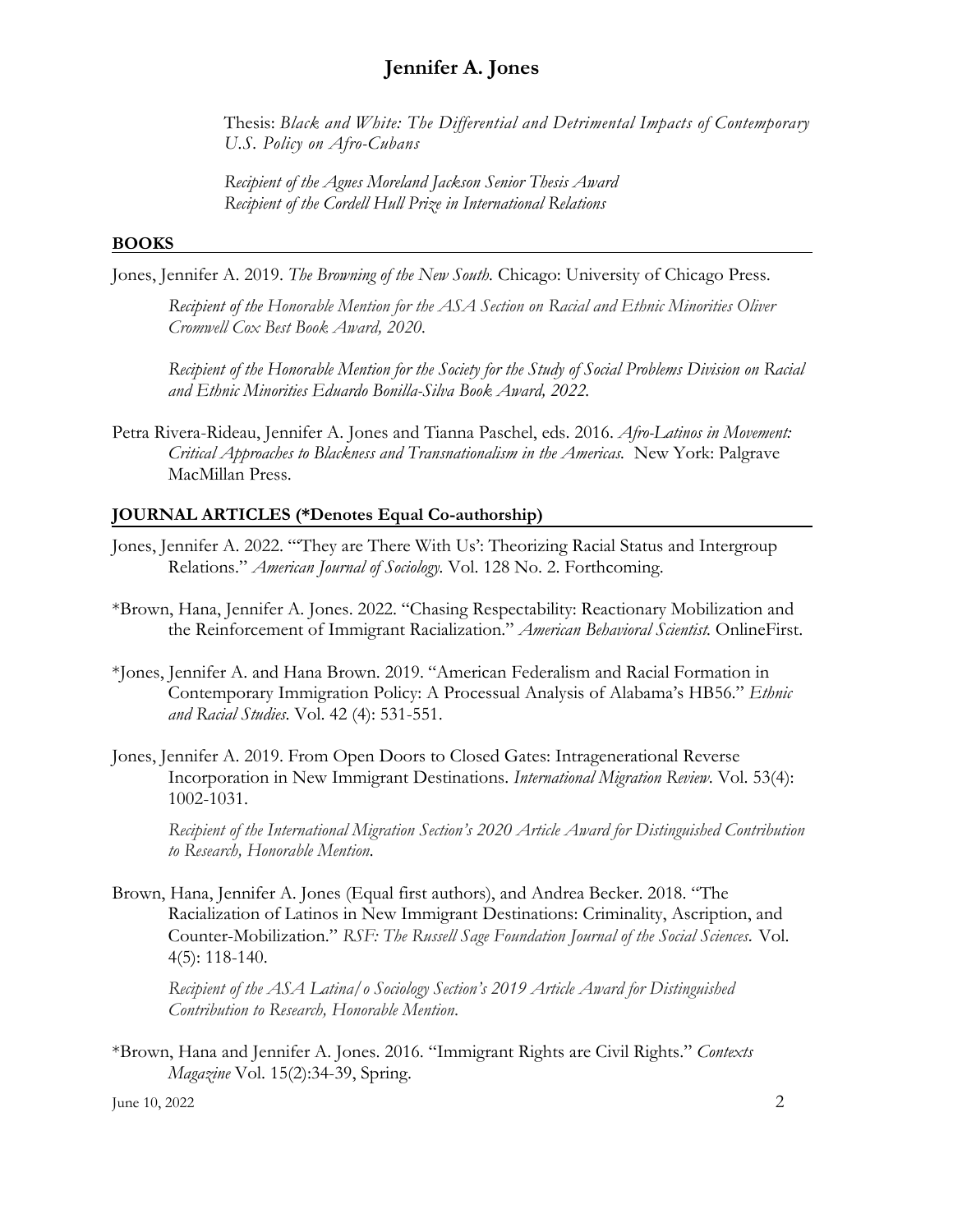Reprinted in *Race, Class, and Gender: Intersections and Inequalities (10<sup>th</sup> edition).* Edited by Margaret Andersen and Patricia Hill Collins. Independence, KY: Cengage, 2020.

- \*Brown, Hana, Jennifer A. Jones, and Taylor Dow. 2016. "Unity in the Struggle: Immigration and the South's Emerging Civil Rights Consensus." *Law and Contemporary Problems* (79) 5- 27.
- \*Brown, Hana and Jennifer A. Jones. 2015. "Rethinking Panethnicity and the Race-immigration Divide: An Ethnoracialization Model of Group Formation." *Sociology of Race and Ethnicity*  1:1 (181-191)*.*
- Jones, Jennifer A. 2013*.* "Mexicans Will Take the Jobs that Even Blacks Won't Do": An Analysis of Blackness and Invisibility in Contemporary Mexico. *Ethnic and Racial Studies,*  36 (10)*.*
- Jones, Jennifer A. 2012*.* "'Blacks May Be Second Class, but They Can't Make Them Leave': Mexican Racial Formation and Immigrant Status." *Latino Studies*, 10 (1-2): 60-80.

*Recipient of the 2013 Latino Studies Section of LASA Award for Best Article, Honorable Mention.*

- Smith, Sandra S. and Jennifer A. Jones. 2011. "Intraracial Harassment on Campus: Explaining Between- and Within-Group Differences." *Ethnic and Racial Studies,* 34 (9): 1567-1593.
- Jones, Jennifer A. 2011. "Who are We? Producing Group Identity through Everyday Practices of Conflict and Discourse." *Sociological Perspectives*, Vol. 54, Issue 2, pp. 139–162. *Lead Article.*

Reprinted in: *Beyond Black and White: A Reader on Contemporary Race Relations.* Edited by Zulema Valdez. Thousand Oaks, CA: Sage Publications, 2016.

*Co-recipient of the 2012 Distinguished Contribution to Sociological Perspectives Award*.

### **UNDER REVIEW AND IN PROGRESS**

"The Racial Middle? Racial Identity and Status among Multiracials." (With Reanne Frank) (Under Review).

"Disaster Migration and the Local Reception of Immigrants after Hurricane Katrina" (With With Hana Brown, Zhongze Wei, Michelle Lazaran, and Christopher Cates) (Under Review).

"Racial Formation as Movement Outcome: Cultural Change and Immigrant Rights Struggles in the Deep South." (With Hana Brown) (Under Review).

"The New Civil Rights Coalition: Black Brown Solidarity In The 21st Century." (With Hana Brown and Taylor Dow) (Under Review).

"Becoming Multiracials: Multiracial Identity and Group Formation." (With Mary Kate Blake) (In Progress).

June 10, 2022  $\frac{3}{3}$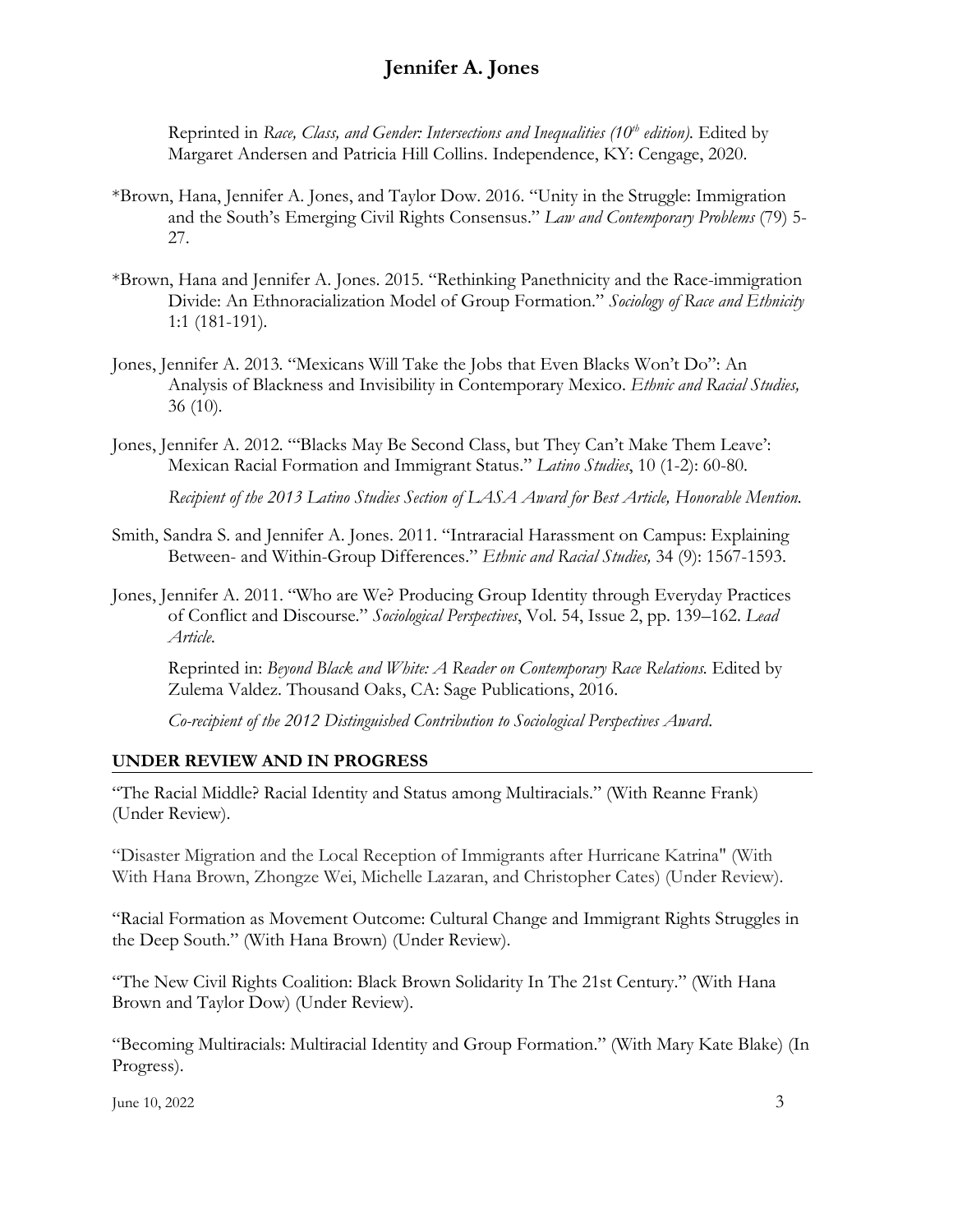"Shared Racial Status and New Civil Rights Agendas: Black's Attitudes Toward Latinxs and Immigration Policy." (With Ray Block) (In Progress).

#### **BOOK CHAPTERS**

- Jones, Jennifer A. 2021. "From Jim Crow to Juan Crow: Blackness, Latinidad, and Minority Linked Fate." In *Critical Dialogos in Latino Studies.* Edited by Merida Rua and Ana Ramos-Zayas. New York University Press.
- Jones, Jennifer A. 2018. "Afro-Latinos: Speaking through Silences and Rethinking the Geographies of Blackness." Pp. 569-614 in *The Cambridge Companion to Afro-Latin America.*  Edited by Alejandro de la Fuente and George Reid Andrews. Cambridge University Press.
- Rivera-Rideau, Petra, Tianna Paschel, and Jennifer Jones. 2016. "Introduction: Theorizing Afro-Latinidades." Pp. 1-29 in *Afro-Latinos in Movement: Critical Approaches to Blackness and Transnationalism in the Americas.* Edited by Petra Rivera-Rideau, Jennifer Jones and Tianna Paschel. Palgrave MacMillan Press.
- Jones, Jennifer A. and Hana Brown. 2014*.* "Contradictions and Complications: Trafficking Protections and Immigration Enforcement in Local Practice." Pp. 81-90 in *Open Society IDEAS: Human Trafficking Reconsidered: Rethinking the Problem, Envisioning New Solutions*, edited by Kimberly Hoang and Rhacel Parrenas. New York, NY: Open Society Institute.
- Jones, Jennifer A. 2014*.* "Making Minorities: Mexican Racialization in the New South." Pp. 133- 154 in *The Nation and Its Peoples: Citizens, Denizens, Migrants.* University of California Center for New Racial Studies. Edited by Shannon Gleeson and John Park. New York: Routledge.
- Jones, Jennifer A. 2013*.* "Redrawing the Lines: Understanding Race and Citizenship through the Lens of Afro-Mexican Migrants." Pp. 239-257 in *Migrant Marginality: A Transnational Perspective,* edited by Jorge Capetillo-Ponce, Glenn Jacobs and Philip Kretsedemas. New York, NY: Routledge.

#### **OTHER PUBLICATIONS**

- Jones, Jennifer A. 2019. Review of *Partners or Rivals? Power and Latino, Black, and White Relations in the Twenty-First Century* by Betina Cutaia Wilkinson. Charlottesville: University of Virginia Press, 2015. *National Political Science Review*. Vol 20(2).
- Jones, Jennifer A. 2019. Review of *Poison in the Ivy: Race Relations and the Reproduction of Inequality on Elite College Campuses* by W. Carson Byrd. New Brunswick, N.J.: Rutgers University Press, 2017. *American Journal of Sociology* vol 24 (6): 1892-1994.

Jones, Jennifer A. 2019. Review of *The Politics of New Immigrant Destinations: Transatlantic*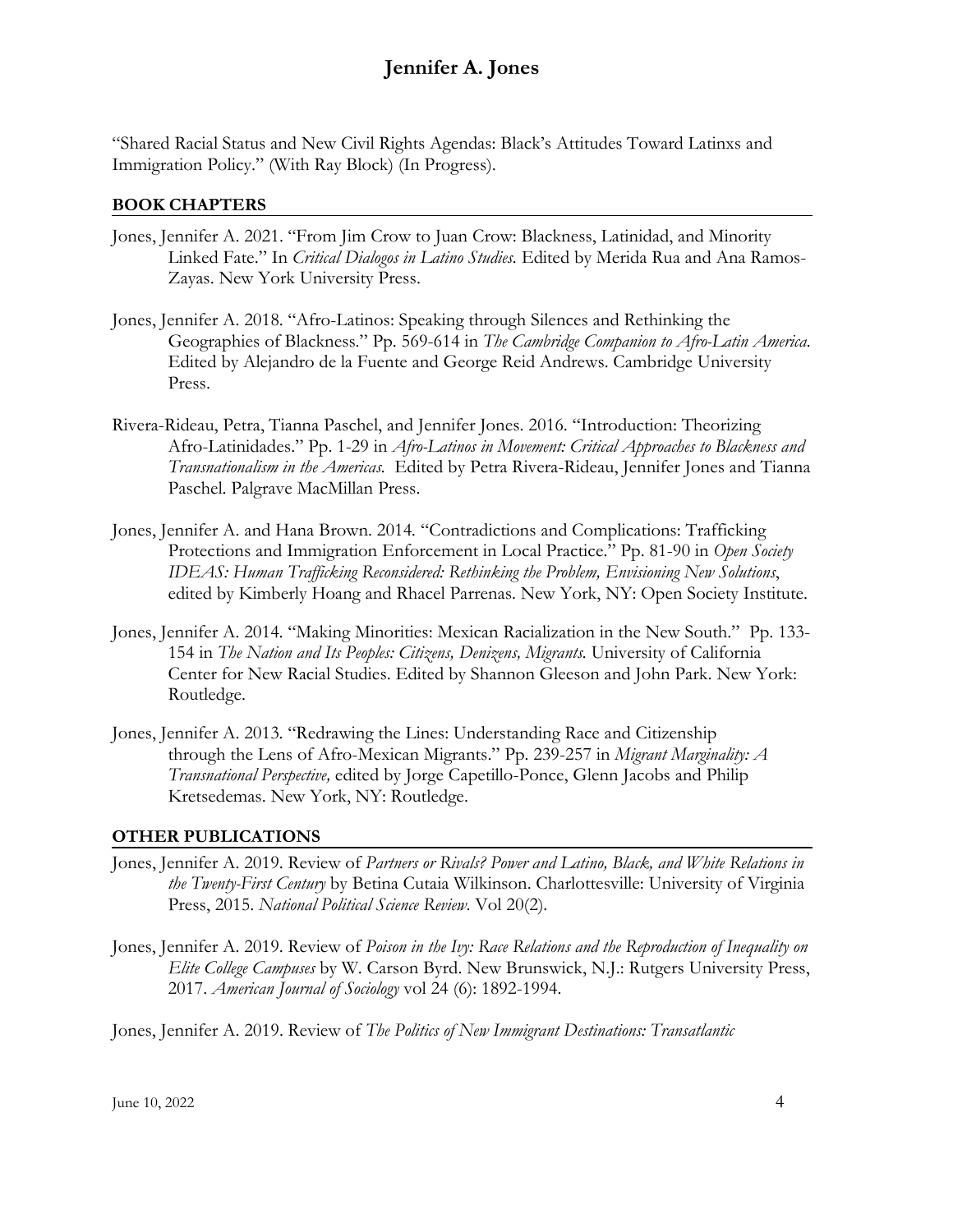*Perspectives*, edited by Stefanie Chambers, Diana Evans, Anthony M. Messina, and Abigail Fisher Williamson. Philadelphia, PA: Temple University Press, 2017. *Contemporary Sociology,* 48(2): 153-155.

- Jones, Jennifer A. 2017. Review of *Skills of the 'Unskilled': Work and Mobility among Mexican Migrants* by Hagan, Jacqueline, Ruben Hernandez-Leon, and Jean-Luc Demonsant. Oakland CA: University of California Press. *International Migration Review,* 51(1): pp. e1-e2.
- Brown, Hana and Jennifer Jones. 2015. "The Hidden Politics of Immigration" *Scalawag Magazine.*  Volume 1, Issue 3. http://www.scalawagmagazine.org/articles/hidden-politicsimmigration-enforcement
- Jones, Jennifer A. 2015. Review of *Making Hispanics: How Activists, Bureaucrats & Media Constructed a New American*, by G. Cristina Mora (Chicago: University of Chicago Press, 2014). *Ethnic and Racial Studies* 39(3): 514-516.
- Jones, Jennifer A. 2014. Review of *Latinos Facing Racism: Discrimination, Resistance and Endurance* by Joe R. Feagin and Jose A. Cobas (Boulder, CO: Paradigm Publishers, 2014) in *Social Forces*, Vol. 94(3): p. e86.
- Jones, Jennifer A. 2013. "Undocumented Immigrants." In *Multicultural America*, edited by Carlos E. Cortes and J. Geoffrey Golson. Thousand Oaks, CA: Sage Publications.
- Jones, Jennifer A**.** 2013. "Intermarriage, History of." In *Multicultural America*, edited by Carlos E. Cortes and J. Geoffrey Golson. Thousand Oaks, CA: Sage Publications.
- Jones, Jennifer A. 2013. "The 2010 Census: Multiple Race Categorization (history)." In *Multicultural America*, edited by Carlos E. Cortes and J. Geoffrey Golson. Thousand Oaks, CA: Sage Publications.
- Jones, Jennifer A. and Sarah Quinn. 2008. *Writing for Sociology, 1st Edition.* Department of Sociology, University of California, Berkeley. (2<sup>nd</sup> Edition published in 2011, with Hana Brown and Sarah Quinn).

#### **RESEARCH GRANTS**

| National Science Foundation Spring Sociology Grant Program Award (\$137,228)<br>(with co-investigator Hana Brown)     | 2017 |   |
|-----------------------------------------------------------------------------------------------------------------------|------|---|
| Institute for Scholarship in the Liberal Arts Indexing and Copyediting Grant<br>(\$1,200)                             | 2017 |   |
| Institute for Scholarship in the Liberal Arts Bi-Annual Fall 2017 Small Social<br>Sciences Research Grant (\$2,500)   | 2017 |   |
| Institute for Scholarship in the Liberal Arts Bi-Annual Spring 2017 Small Social<br>Sciences Research Grant (\$2,500) | 2017 |   |
| Institute for Scholarship in the Liberal Arts Bi-Annual Spring 2016 Small Social                                      | 2016 |   |
| June 10, 2022                                                                                                         |      | ᡃ |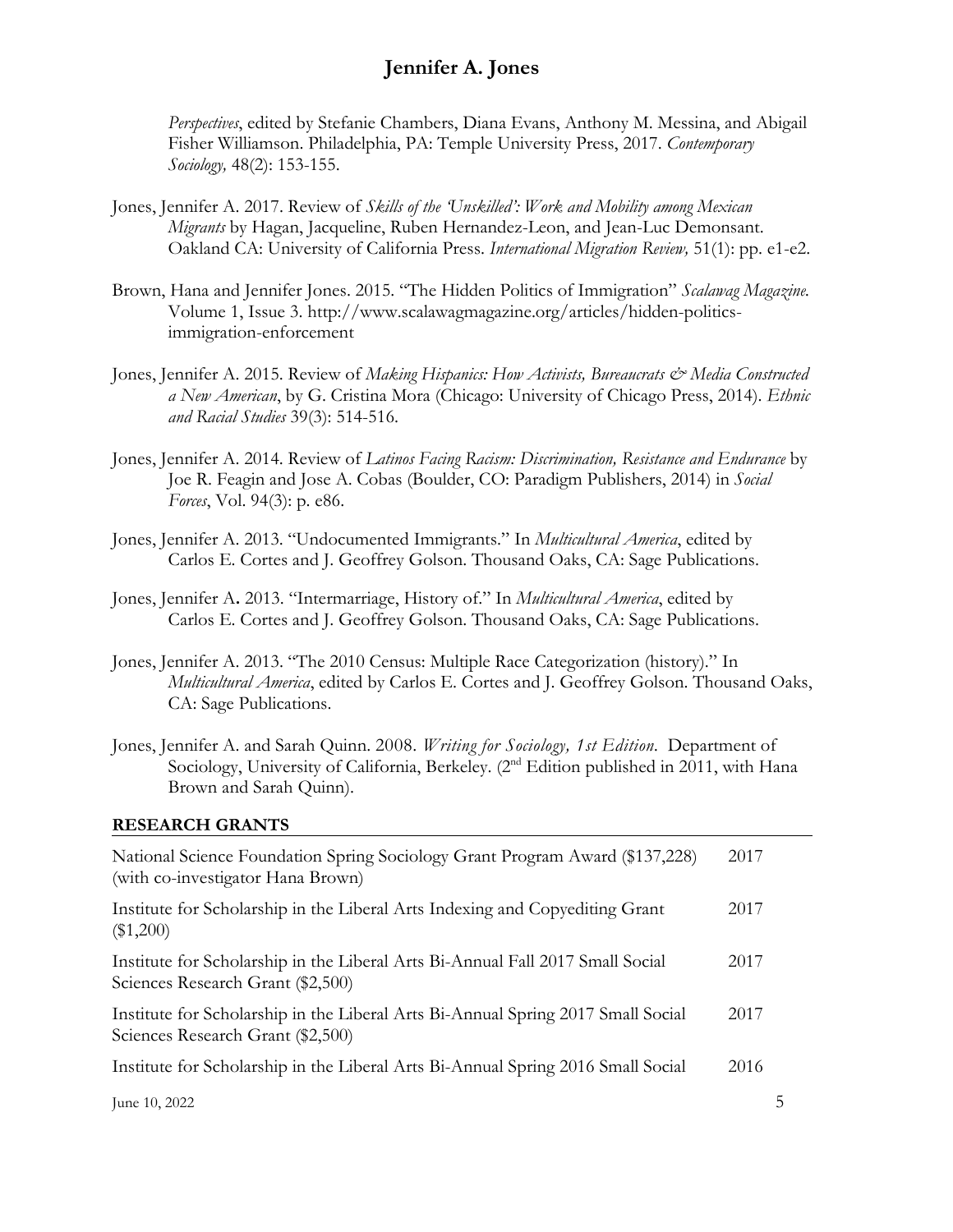|  | Sciences Research Grant (\$2,500) |
|--|-----------------------------------|
|--|-----------------------------------|

| Institute for Scholarship in the Liberal Arts Bi-Annual Spring 2015 Small Social<br>Sciences Research Grant (\$2,500)                            | 2015      |
|--------------------------------------------------------------------------------------------------------------------------------------------------|-----------|
| Institute for Scholarship in the Liberal Arts Bi-Annual Spring 2015 Large Social<br>Sciences Research Grant (co-PI Hana Brown, \$15,000)         | 2015      |
| Wake Forest University Collaborative Pilot Grant (co-PI Hana Brown, \$8,834)                                                                     | 2014      |
| Russell Sage Foundation Presidential Authority Award (co-PI Hana Brown,<br>\$22,954                                                              | 2014      |
| Institute for Latino Studies Supplementary Grant Award (\$5000)                                                                                  | 2014      |
| The Ohio State University Office of Diversity and Inclusion Faculty Research<br>Grant (co-PI Reanne Frank, \$5,500)                              | 2012      |
| National Science Foundation (NSF) Dissertation Improvement Grant (\$10,000)                                                                      | 2010      |
| University of California Center for New Racial Studies Research Grant (\$3,000)                                                                  | 2010      |
| Berkeley Department of Sociology Lynnea Stephens Memorial Research Grant,<br>University of California, Berkeley (\$2,000)                        | 2009      |
| University of California Diversity Initiative for Graduate Study in the Social<br>Sciences (UC DIGSSS) Faculty Mentored Research Award (\$3,000) | 2009      |
| University of California, Berkeley Center for Race and Gender Graduate<br>Student Grant Award (\$500)                                            | 2008      |
| Berkeley Department of Sociology Research Grant, University of California,<br>Berkeley (\$1,000)                                                 | 2007-2008 |

## **FELLOWSHIPS, HONORS AND AWARDS**

| R. Stephen Warner Faculty Teaching Award, Winner                                                                    | 2019 |   |
|---------------------------------------------------------------------------------------------------------------------|------|---|
| 2019-2020 UIC LAS Diversity Initiative Award (awarded for undergraduate<br>support initiatives, with Lorena Garcia) | 2019 |   |
| 2019-2020 UIC Institute for Research on Race and Public Policy Faculty Fellowship 2019                              |      |   |
| 2019 Ford Foundation Postdoctoral Fellowship, Alternate.                                                            | 2019 |   |
| 2018 Nancy Weiss Malkiel Scholar, Woodrow Wilson Foundation (\$17,500)                                              | 2018 |   |
| Institute for Scholarship in the Liberal Arts Interim Travel to International<br>Conferences Grant (\$2,500)        | 2018 |   |
| Institute for Scholarship in the Liberal Arts Interim Travel to International<br>Conferences Grant (\$1,721)        | 2017 |   |
| Nancy Weiss Malkiel Scholar, Woodrow Wilson Foundation, Alternate Finalist                                          | 2017 |   |
| 2016-2017 AAUW American Postdoctoral Fellowship, Alternate                                                          | 2016 |   |
| Nancy Weiss Malkiel Scholar, Woodrow Wilson Foundation, Semi-finalist                                               | 2016 |   |
| June 10, 2022                                                                                                       |      | 6 |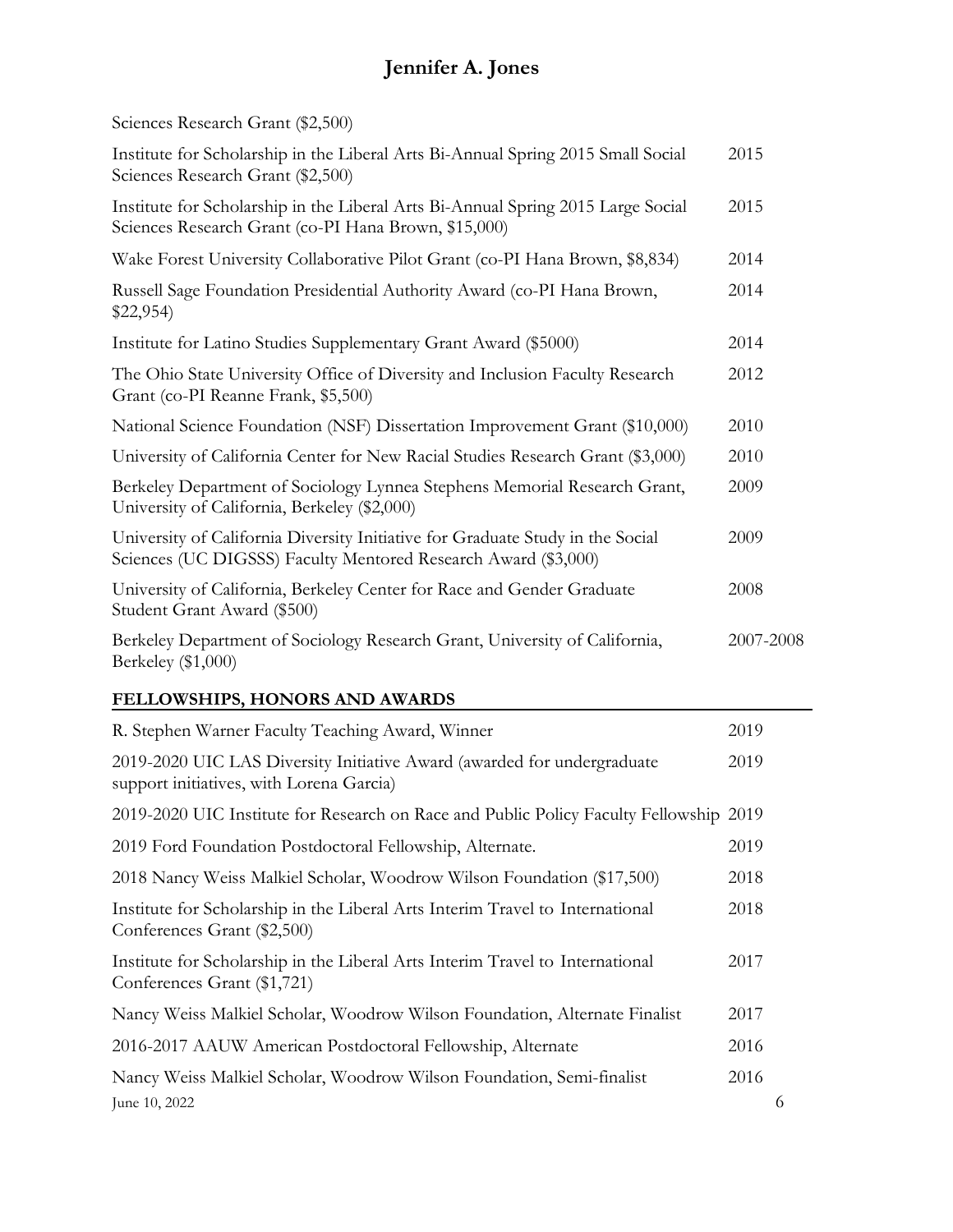| Atlantic Coast Conference Inter-Institutional Academic Collaborative (ACCIAC)<br>Summer Collaborative Research Award Program with mentee Alexandra Reyes,<br>Wake Forest University (\$4,830.00) | 2016      |
|--------------------------------------------------------------------------------------------------------------------------------------------------------------------------------------------------|-----------|
| Institute for Scholarship in the Liberal Arts Henkels Small Conference Grant<br>For <i>Afro-Latinos in Movement</i> (\$5,000)                                                                    | 2014      |
| Institute for Scholarship in the Liberal Arts Interim Travel to International<br>Conferences Grant (\$2,030)                                                                                     | 2014      |
| Institute for Latino Studies at the University of Notre Dame Conference Award,<br>Bestowed by Tom McNeil (\$10,000)                                                                              | 2014      |
| Inter-University Program for Latino Research Afro-Latino Working Group Award<br>$(\$5000)$                                                                                                       | 2014      |
| 2013 Latino Studies Section of LASA Award for Best Article, Honorable Mention                                                                                                                    | 2013      |
| 2012 Distinguished Contribution to Sociological Perspectives Award                                                                                                                               | 2012      |
| Abigail Hodgen Publication Award, University of California, Berkeley (\$500)                                                                                                                     | 2011      |
| SAGE/Pine Forge Teaching Innovations & Professional Development Award                                                                                                                            | 2009      |
| Ford Foundation Dissertation Fellowship Finalist/Alternate                                                                                                                                       | 2009      |
| Dean's Normative Time Fellowship, University of California, Berkeley                                                                                                                             | 2007-2008 |
| Jacob K. Javits Foundation Fellowship                                                                                                                                                            | 2004-2008 |
| Berkeley Sociology Department Block Grant Fellowship                                                                                                                                             | 2003-2004 |
| William Lincoln Honnold Fellowship, Pomona College                                                                                                                                               | 2003      |
| Agnes Moreland Jackson Senior Thesis Award, Pomona College                                                                                                                                       | 2003      |
| President's Prize in Women's Studies, Pomona College                                                                                                                                             | 2003      |
| Cordell Hull Prize in International Relations, Pomona College                                                                                                                                    | 2003      |
|                                                                                                                                                                                                  |           |

### **SELECTED INVITED TALKS AND PRESENTATIONS**

"The Browning of the New South: Race, Immigration, and Minority Linked Fate."

- University of Illinois at Chicago, February 22, 2022.
- University of North Carolina, Chapel Hill, September 22, 2021.
- CUNY Graduate Center, March 26, 2021.
- Princeton University, September 7, 2020.
- Rice University (Bridge Initiative), March 5, 2020.
- University of Chicago, February 10, 2020.
- Brandeis University, November 7, 2019.
- Purdue University, October 4, 2019.
- University of California, Berkeley, November 13, 2018.
- University of Illinois at Chicago, January 9, 2018.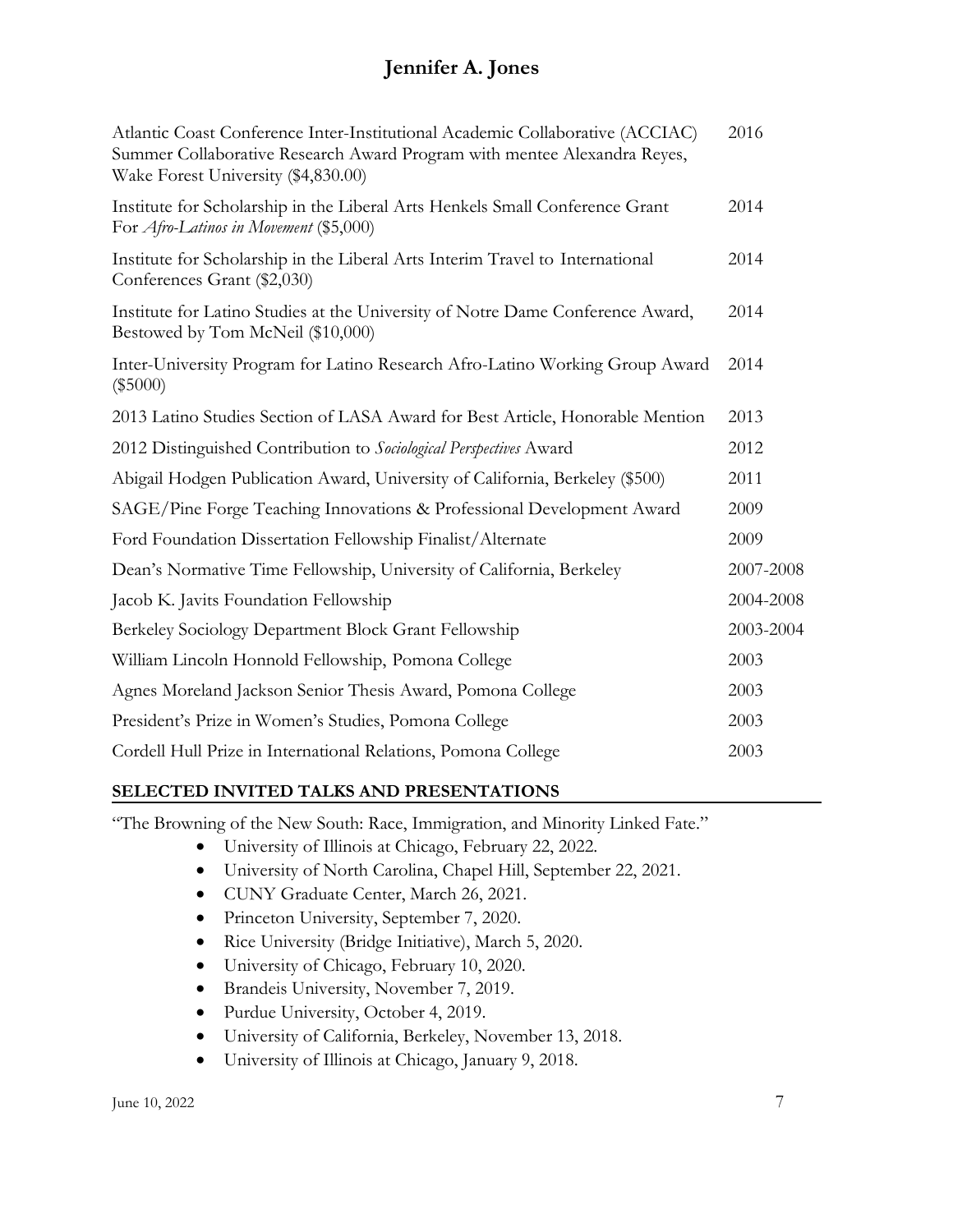- The Ohio State University, January 6, 2018.
- University of Washington, November 30, 2017.
- University of Maryland, November 13, 2017.

"From Brown to Black: How U.S. Immigration Policy And Politics Shape Race-Making and Its Implications For Afro-Latinx Studies." NEH Summer Institute: Transnational Dialogues in Afro-Latin American and Afro-Latinx Studies, University of Pittsburgh. June 2022.

"First Monograph Commitments: The Browning of the New South." *New Ethnographies of Race, Immigration, Health, and Politics.* Jane Addams Hull House, May 2022.

"From Jim Crow to Juan Crow: Making Race and Minority Linked Fate in the New South." University of North Carolina Chapel Hill Sonja Haynes Stone Center for Black History and Culture Diaspora Lecture. March 2022.

"The Global in the U.S. South" Virtual Roundtable Discussion. University of Tennessee, Knoxville. February 2021.

"Sanctuary for All: Racial Politics and Black-Brown Solidarity in the  $21<sup>st</sup>$  Century." Wagner College Latinx Heritage Celebration. Keynote Speaker. Wagner College. October 2020.

"Abolish ICE, Abolish the Police: Afro-Latinos at the Nexus of Black-Brown Solidarity." *Transnational Dialogues in Afrolatinidad: Migration, Policing, and Political Movements.* Webinar Panelist. Afro-Latin American and Afro-Latinx Studies Initiative at the University of Pittsburgh. October 2, 2020.

"Shared Racial Status and New Civil Rights Agendas: Black Attitudes Toward Latinxs and Immigration Policy." With Ray Block. Symposium on the Politics of Immigration, Race, and Ethnicity (SPIRE) Meeting, Princeton University. February 7, 2020.

"*The Browning of the New South – Book Launch."* Sandmeyer's Bookstore. September 19, 2019.

"*The Browning of the New South* and *Legal Passing* in Conversation." Chicago Studies Program sponsored conversation on immigration with Jennifer Jones and Angela Garcia. University of Chicago and the Seminary Co-op Bookstore. May 20, 2019.

"'We Don't Have Any Problems': Theorizing Racial Status and Intergroup Relations." Reproduction of Race and Racial Ideologies Workshop at the University of Chicago, Race and Citizenship Series. November 15, 2018.

"From Jim Crow to Juan Crow: Blackness, Latinidad, and Minority Linked Fate." Plenary Session, American Sociological Association Annual Meetings. Invited Session: Feeling Race: Solidarity, Affinity and Belonging. Philadelphia, PA, August, 11, 2018.

 $\mu$  June 10, 2022 8 "From Jim Crow to Juan Crow: Blackness, Latinidad, and Minority Linked Fate." Northwestern University Symposium on Afro-Latinidades. May 18, 2018.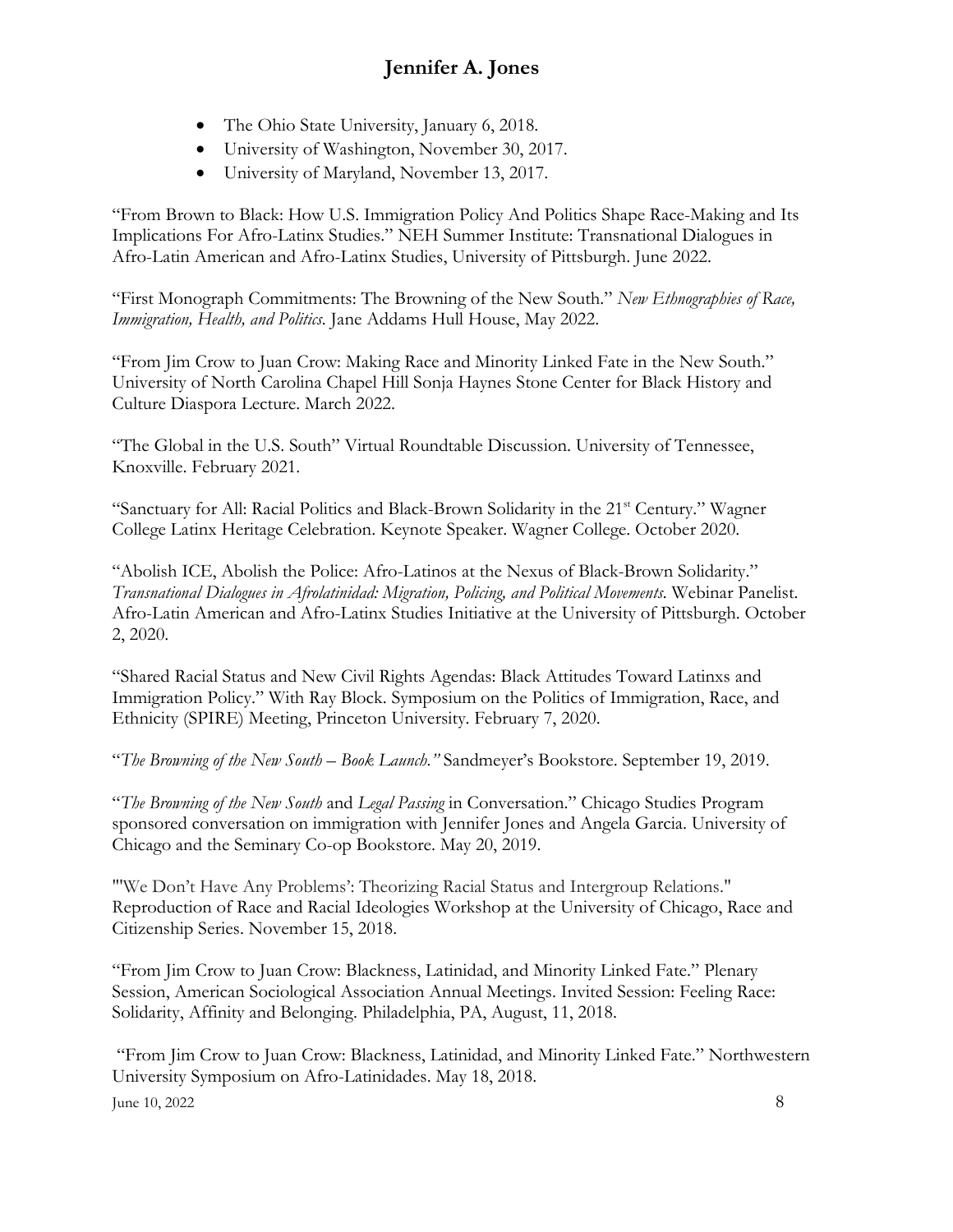"Immigration and White Resentment." Walk the Walk Panel Discussion: "White Nationalism and American Politics: The Mainstreaming of Anger and Resentment." University of Notre Dame, IN, January 23, 2018.

"A New Civil Rights Agenda: Racism, Multiracial Coalitions and Pathways for Solidarity." Center for Social Concerns "Living the Challenge of Peace" Series. University of Notre Dame, January 19, 2018.

"Afro-Latinos: Speaking through Silences and Rethinking the Geographies of Blackness."

- Afro-Latin America Symposium, University of Pittsburgh, Pittsburgh, PA, April 6, 2018.
- Latin American Studies Association Annual Congress, Barcelona, Spain, May 25, 2018.

"A New Latino Diaspora? Reflections on Latino Studies as a Product of Globalization." Plenary Panel on the Impact of Globalization on Latino Studies. IUPLR Biennial Siglo XXI Conference: Mapping of Latino Research. University of Texas at San Antonio, May, 2017.

""We Don't Have Any Problems": Black-Brown Relations in the New South." University of Illinois at Chicago, April, 2017.

"The New Civil Rights Coalition: Race, Policy, and Immigrants' Rights in the New South." University of Illinois at Chicago, March, 2017.

"The Racialization of Latinos in New Immigrant Destinations: Criminality, Ascription, and Countermobilization." Russell Sage Foundation, February, 2017.

"The New Civil Rights Coalition: Reshaping Policy, Public Discourse, and Racial Formation in the New South." Sociology Department Colloquia Series. University of Southern California, November 9, 2016.

"From Nuyoricans to Afro-Mestizos: Making the Invisible Visible and the Importance of Afro-Latino Diasporas." Williams College Symposium on Afro-Latino Studies. Williams College, November 5, 2016.

"From Boundaries to Brotherhood: The Feedback Effects of Immigration Enforcement on Inter-Minority Relations." *Race and Ethnicity Workshop.* University of Illinois at Chicago, April 22, 2016.

"Impact of Latinos on Indiana: Young Latinos in the Hooiser State." Indiana State Museum. Indianapolis, IN, September 26, 2015.

"Afro-Latinos and Afro-Latin America: The Transnational Turn." Radcliffe Institute and the Afro-Latin American Research Institute at Harvard University. Cambridge, MA, May 8-9, 2015.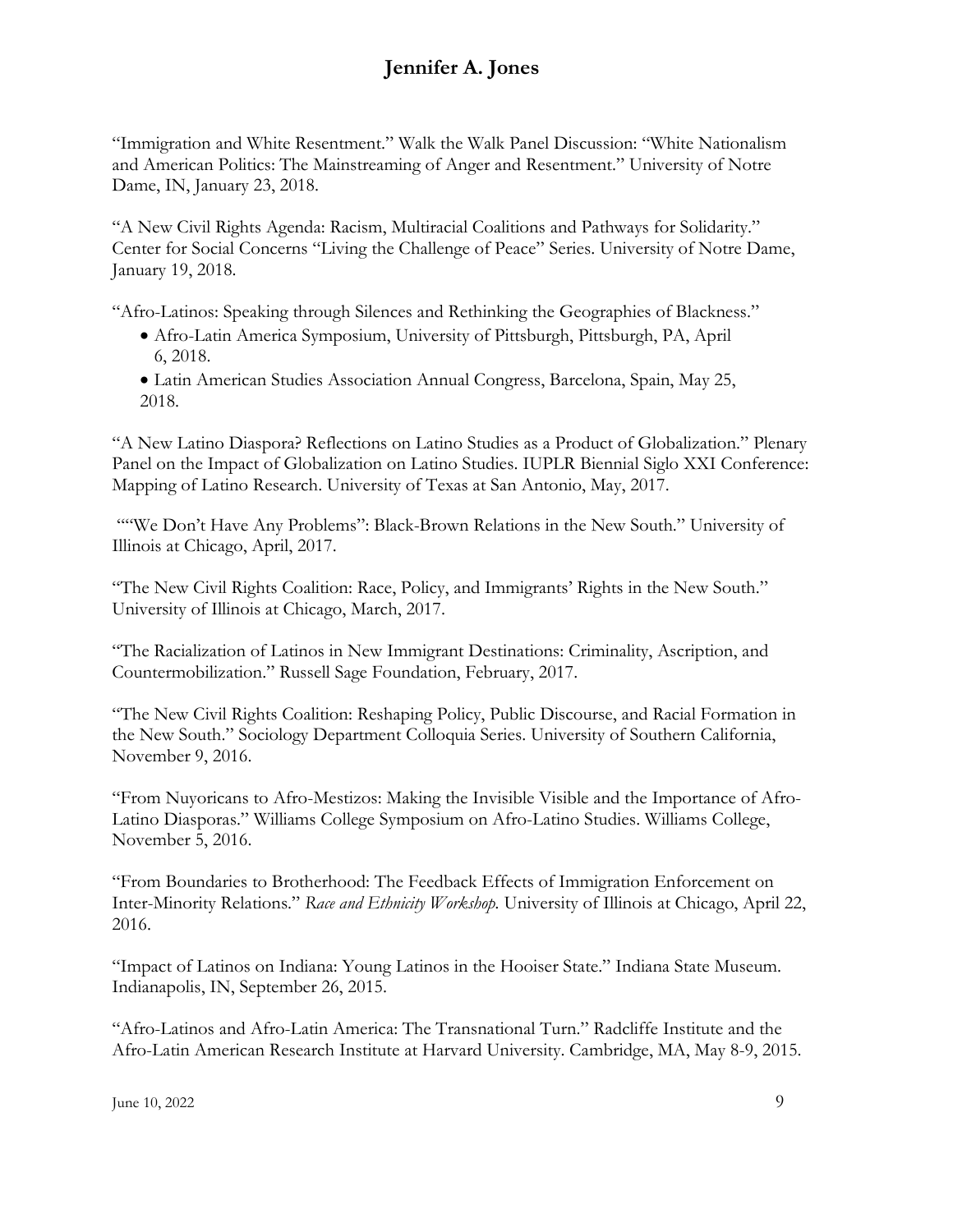"Black-Brown Relations in the New South: Shifting Color-lines and Coalitions." *Race Workshop*. Duke University, Durham, NC. October 21, 2014.

"From Open Doors to Closed Gates: Reverse Incorporation in the New South." *Race and Ethnicity Workshop.* University of Chicago, Chicago IL, May 2014.

"Enforcement or Embrace? The Determinants of State-Level Immigration Policy in New Immigrant Destinations." Institute for Latino Studies Faculty Colloquia Series. University of Notre Dame, Notre Dame IN, April 2014.

"Battling Juan Crow: Black/Brown Coalitions and Immigration Politics in the New South." *Conference on the Church and Immigration*. University of Notre Dame Institute for Latino Studies, Notre Dame IN, March 2014.

"Beyond Contact and Conflict: Untangling the Role of Status in Interminority Relations." *Sociology Department Colloquia Series.* University of Notre Dame, Notre Dame IN, February 2014.

"Immigrants and Incarceration." Center for Social Concerns Series on Hyper-Incarceration. University of Notre Dame, Notre Dame IN. February 2014.

"We Don't Have Any Problems: Black-Brown Relations in the New South." *Africana Studies Colloquia Series*. Virginia Tech University, Blacksburg VA, February 2014.

### **SELECTED CONFERENCE PRESENTATIONS**

### *2022*

"Immigration, Law, Race and Belonging/Displacement." Thematic Session. American Sociological Association annual meetings. Panelist. Los Angeles, CA, August 5-9.

Figures of the Future: Latino Civil Rights and the Politics of Demographic Change." Book Forum." Discussant. American Sociological Association annual meetings. Panelist. Los Angeles, CA, August 5-9.

"Understanding Latinx Communities." Special New Book Symposium. Author/Panelist for *The Browning of the New South.* Hull House, Chicago, May 9.

"Understanding Latinx Communities." Special New Book Symposium. Author/Panelist for *The Browning of the New South.* Hull House, University of Illinois at Chicago, Chicago IL, May 9.

"Race Making in Immigrant Serving Organizations: Race, Politics, and Social Change. "Implementing Migration Policy: Excavating the Administrative and Bureaucratic Processes Behind Migrant Admissions and Deportation." University of California, Berkeley, Berkeley, CA, May 2-3.

*2020*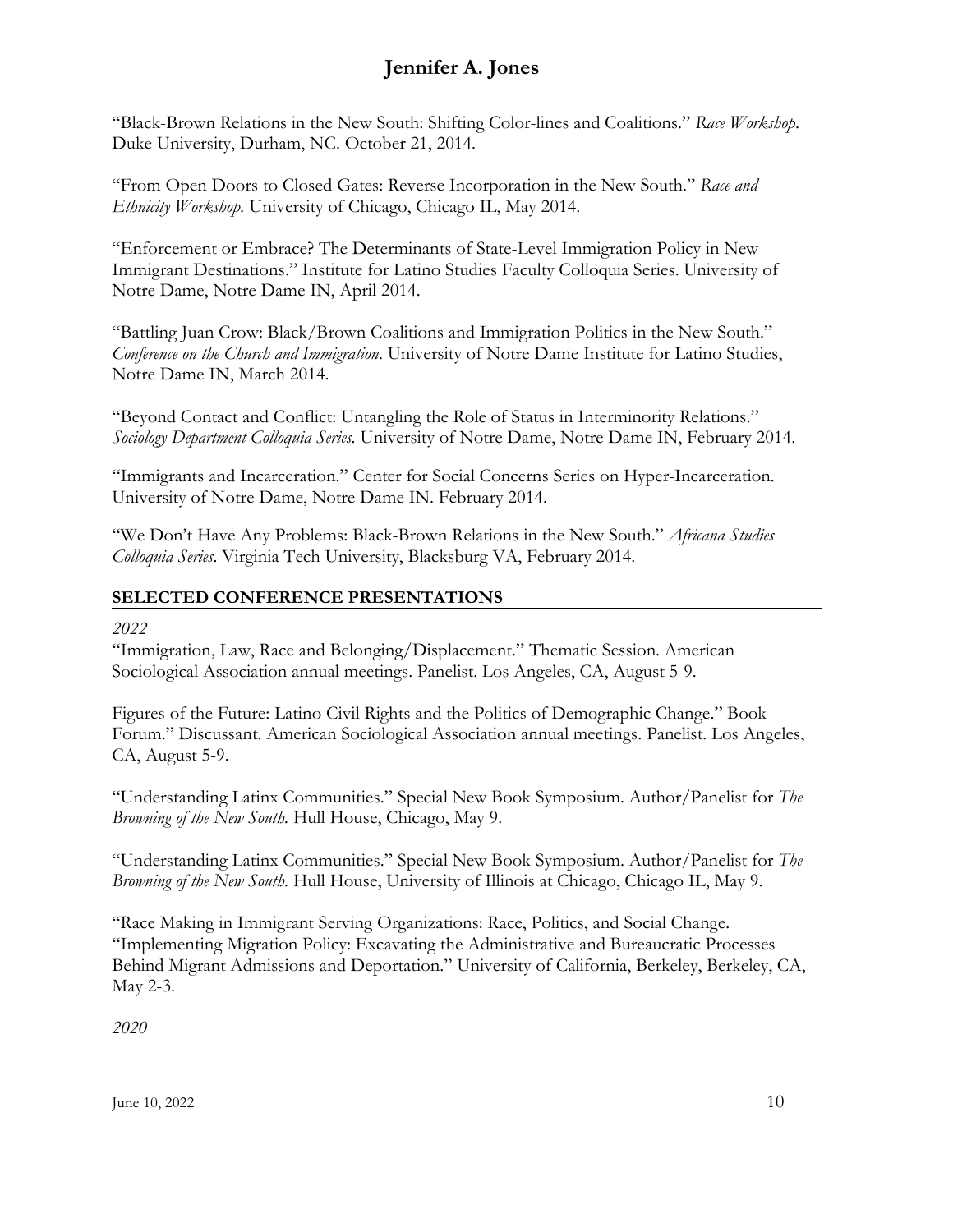"Chasing Respectability: Reactionary Mobilization and the Reinforcement of Immigrant Racialization." Racialization and Immigration Virtual Conference and Workshop. December 10- 11.

## *2018*

"Immigration Federalism, Racial Justice, and Advocacy Organizations." With Hana Brown.

- Social Science History Association Annual Meetings. Panel, "Race, Immigration, and Subnational Politics." Phoenix, AZ, November 9.
- American Political Science Association Annual Meetings. Panel, "Oualitative Innovations" in the Study of Immigration Federalism." Boston, MA, August 31.

"Making Minorities: Latino Racialization, Immigration Enforcement, and Minority Linked Fate." Latin American Studies Association Annual Congress. Panel, **"**Race and the Entangled Enactments of Latinidad." Barcelona, Spain, May 24.

## *2017*

"Southern Metrics of Dissent: A Transdisciplinary Analysis of Black and Brown Resistance, Coalitions, and Justice in the Shadow of the Civil Rights Movement in the Deep South." American Studies Association, Chicago, November 10.

"How Immigrant Rights Became Civil Rights: Black-Latino Coalitions, Migration, and the Struggle for Justice in the Deep South." Law and Society Annual Meetings, Mexico City, June 22.

"Making Race and the State: Racialization and the Production of Anti-Immigrant Policy in Alabama." Southern Sociological Society Annual Meetings, Greenville, SC, March 29.

## *2016*

"Criminality, Racialization, and News Coverage of Immigrants in New Destination States." Social Science History Association, Chicago, IL, November 17.

"Race, Immigration and Civil Rights: The Role of Interracial Coalitions in Shaping Immigration Policy in the New South" Newberry Library Borderlands Series, Chicago, IL, September 23.

"From Boundaries to Brotherhood: The Feedback Effects of Immigration Enforcement on Inter-Minority Relations." Law and Society Annual Meetings, New Orleans, LA, June 2-5.

"The Social Construction of Natural Disasters: Reframing Hurricane Katrina as an Immigrant Rights Struggle." Southern Sociological Association Annual Meetings, Atlanta, GA, April 13-16.

"Panethnicity and Racialization: An Integrated Framework." Southern Sociological Association Annual Meetings, Atlanta, GA, April 13-16.

*2015*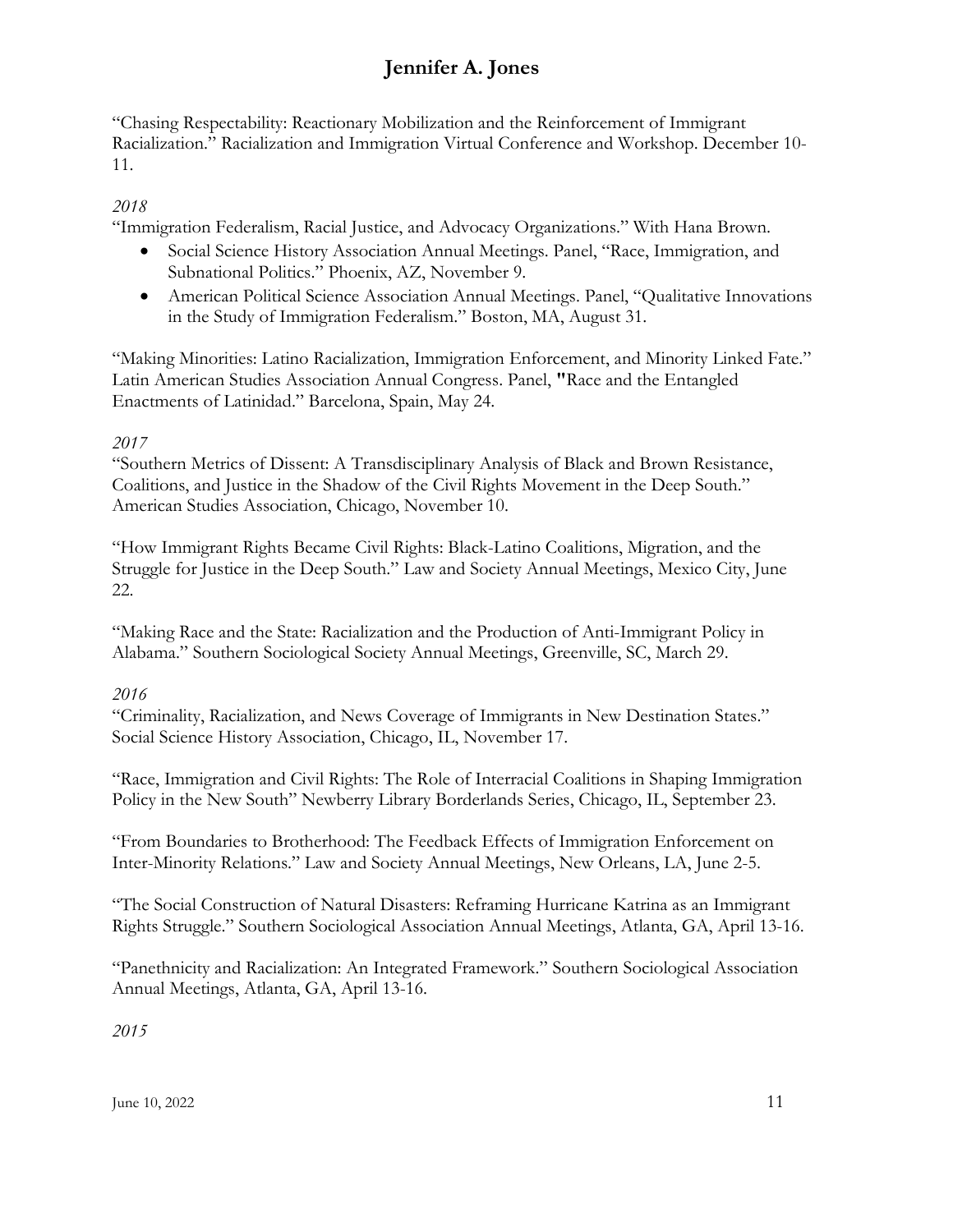"How Immigrant Rights Became Civil Rights: Black-Latino Coalitions, Migration, and the Struggle for Justice in the Deep South." "The Present and Future of Civil Rights Movements: Race and Reform in 21st Century America," Duke Law School on November 20-21, 2015.

"Race, Immigration and Civil Rights: The Role of Interracial Coalitions in Shaping Immigration Policy in the Deep South." Transnational Migration in Comparative Perspective: Italy and the U.S. Notre Dame Rome Center, Rome, Italy, October 21-23.

"Enforcement or Embrace? The Determinants of State-Level Immigration Policy in New Immigrant Destinations," American Sociological Association Annual Meeting, Chicago, IL, August 23, 2015.

"Identity in Black and Brown: Racializing Mexicans, Minority Identity and Intergroup Coalitions in the New South*.*" Annual Meeting of the Association for Black Sociologists, Chicago, IL, August 21, 2015.

"Why Do States Criminalize Undocumented Immigrants? Race, Citizenship, and the Politics of Exclusion in New Immigrant Destinations", Law and Society Annual Meeting, Seattle, WA, May 28-31.

"New Latinos: Racializing Mexicans, Minority Identity and Intergroup Coalitions in the New South." Inter-University Program for Latino Research Siglo XXI Conference. University of Notre Dame, Notre Dame IN, April 23-25.

"When Blacks Lives Matter: Institutional Racism and the Upside of Hegemony." Closed panel on Race Relations. Northcentral Sociological Association Annual Meeting, Cleveland, OH, April 10-11.

"The Cultural Effects of Social Movements: Racial Transformation and the Mississippi Struggle for Immigrant Rights." SSS Paper Session: Immigrants, Political Efficacy, and Civil Society - Paper Session. Annual Meeting of the Southern Sociological Society, New Orleans, LA March 26-29.

### *2014*

"Making Latinos: Racializing Mexicans in the Twenty-first Century." Annual Meeting of the Social Science History Association, *Shifts in Racial Classification: Self-identification and Ascription*. Toronto, ON, Canada, November 6-9.

"From Open Doors to Closed Gates: Reverse Incorporation in the New South."

- Second Annual Crimmigration Control Conference, Leiden, Netherlands. October 9-10.
- *Imagining Latina/o Studies: Past, Present, and Future Conference*, Chicago, IL July 17-19.

"Why do State Criminalize Undocumented Immigrants? Race Citizenship and the Politics of Exclusion in New Immigrant Destinations." Second Annual Crimmigration Control Conference, Leiden, Netherlands. October 9-10.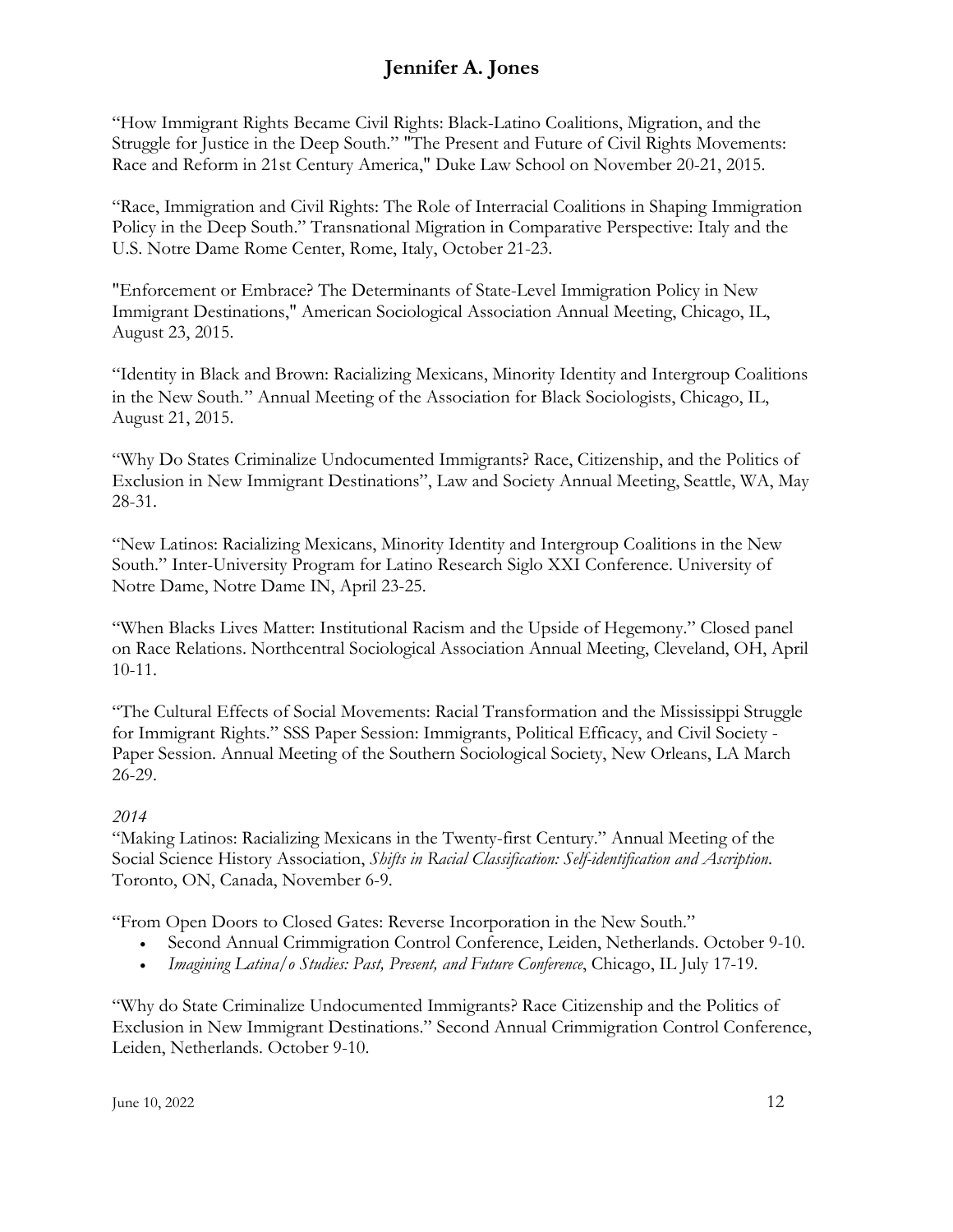"Panethnicity and Racialization: An Integrated Framework." Annual Meetings of the American Sociological Association. International Migration Section Session on New Directions in Migration Theory. San Francisco, CA August 16-18.

"Is Brown the New Black? The Effects of Minority Coalitions in New Immigrant Destinations."

- Annual Meetings of the World Congress of Political Science*,* Montreal, Canada, July 19- 24.
- SSS Thematic Panel: Political Economy, Social Movements, and the South. Annual Meeting of the Southern Sociological Society, Charlotte, NC April 2-5.

"Afro-Latinos in Movement: Critical Approaches to Blackness and Transnationalism in the Americas" Roundtable organizer and presenter (with Tianna Paschel and Petra Rivera-Rideau) *Imagining Latina/o Studies: Past, Present, and Future Conference*, Chicago, IL July 17-19.

### *2013*

"Panethnicity and Racialization: An Integrated Framework."

- Annual Meeting of the Southern Sociological Society, Atlanta GA, April 24-27.
- Annual Meeting of the Social Science Historical Association, Chicago, IL, November 21- 24.

" 'Mexicans will Take the Jobs that Even Blacks Won't Do': An Analysis of Blackness, Regionalism, and Invisibility in Contemporary Mexico." 2013 Lozano Long Conference *Refashioning Blackness: Contesting Racism in the Afro-Americas*. University of Texas at Austin, February 20-22.

### **PUBLIC SOCIOLOGY AND COMMUNITY ENGAGEMENT**

2022. Consulting Expert. "Vote By Mail Campaign." Collaboration between the African American Research Collective and the Voter Participation Center to increase vote by mail uptake Among African-American voters. *June 2022.*

2021. "Afro-Mexicans, Migration, and the Permutations of Race." Dialogues in Afro-Latinidad: A conversation with Michele Reid-Vasquez. May 31, 2021. https://rss.com/podcasts/afrolatin/209760/

2020. "Impact the Vote." A conversation with Ed Gordon. "NAACP Election Night Special." *NewsOne.* November 2020.

2020. "A Conversation with Dr. Jennifer Jones about Racial Identity and Allyship." Hispanic Heritage Month speaker series. Latinx Employee Resource Group, Visa Corporation. October, 2020.

2020. Zolberg Institute's "Immigrations Short Takes," "Race, Migration and Black Mobility Series." New School University. September, 2020.

2020. "Black and Latino Communities." With Jennifer Jones and Briana Garrett. *Red, White and Blurred.* June, 2020.

June 10, 2022 13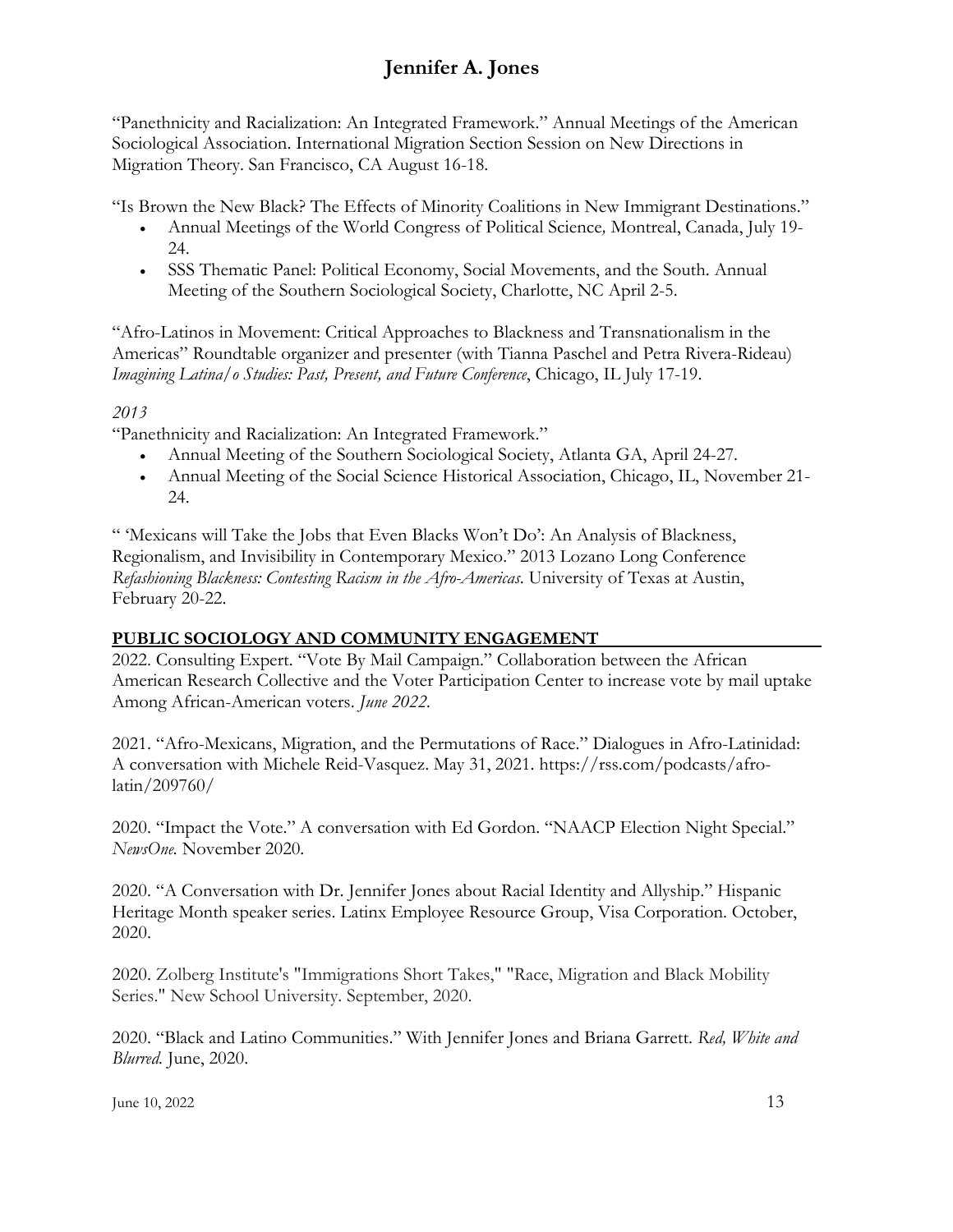2020. Consulting Expert. "COVID-19's impact on African-Americans". Poll conducted by African American Research Collaborative (AARC) in partnership with the NAACP and the Equity Research and Innovation Center (ERIC) at Yale School of Medicine. *Cited by The Hill, NBC, LA Times, Wall Street Journal, Politico, and others.* May, 2020.

2019. "African Americans and the Politics of Immigration in the U.S. South." With Jennifer A. Jones, Niambi Michele Carter, and Sekou Franklin. *The Freedom Plow: A Podcast by the National Conference of Black Political Scientists.* November 23, 2019. [https://anchor.fm/ncobps](https://anchor.fm/ncobps-freedomplow/episodes/African-Americans-and-the-Politics-of-Immigration-in-the-U-S--South-e95bhh)[freedomplow/episodes/African-Americans-and-the-Politics-of-Immigration-in-the-U-S--South](https://anchor.fm/ncobps-freedomplow/episodes/African-Americans-and-the-Politics-of-Immigration-in-the-U-S--South-e95bhh)[e95bhh](https://anchor.fm/ncobps-freedomplow/episodes/African-Americans-and-the-Politics-of-Immigration-in-the-U-S--South-e95bhh)

2019. "The Browning of the New South." With Jennifer A. Jones and Jaime Sanchez, Jr. *The New Books Network*, July 24, 2019. [https://newbooksnetwork.com/jennifer-a-jones-the](https://newbooksnetwork.com/jennifer-a-jones-the-browning-of-the-new-south-u-chicago-press-2019)[browning-of-the-new-south-u-chicago-press-2019](https://newbooksnetwork.com/jennifer-a-jones-the-browning-of-the-new-south-u-chicago-press-2019)

2019. "Black People Think Trump's Immigration Policies Are Wrong and Will Vote Accordingly." With [Henry Fernandez.](https://morningconsult.com/author/) July 22, 2019. *Morning Consult.* [https://morningconsult.com/opinions/black-people-think-trumps-immigration-policies-are](https://morningconsult.com/opinions/black-people-think-trumps-immigration-policies-are-wrong-and-will-vote-accordingly/)[wrong-and-will-vote-accordingly/](https://morningconsult.com/opinions/black-people-think-trumps-immigration-policies-are-wrong-and-will-vote-accordingly/)

2019. "Explicit Racism's Silver Lining." Book Post: The Browning of the New South. *Center for the Study of Immigrant Integration.* July 19, 2019.<https://dornsife.usc.edu/csii/blog-jennifer-a-jones>

2019. "Five Questions for Jennifer A. Jones" The Chicago Blog. *University of Chicago Press.*  https://pressblog.uchicago.edu/2019/06/20/five-question-for-jennifer-a-jones-author-of-thebrowning-of-the-new-south.html

2019. Panel Moderator. "Cross-Generational Conversations and the Immigrant Experience." Cambodian Rock Band Post-Show Conversation. Victory Gardens Theater, Chicago. April 18, 2019.

2016. "What Nativist and Pro-Immigrant Groups Have in Common." (With Hana Brown). In a series on immigrants and refugees. *Mobilizing Ideas Blog.* https://mobilizingideas.wordpress.com/2016/01/05/what-nativist-and-pro-immigrantmovements-have-in-common/

2015. "Black-Latino Coalitions in the South." *The State of Things.* Hosted by Frank Stasio. North Carolina Public Radio, WUNC. November 20, 2015. (With Hana Brown). http://wunc.org/post/black-latino-coalitions-south#stream/0

### **SELECTED TEACHING EXPERIENCE**

#### **Instructor**

(Graduate) *Race and Ethnicity* University of Notre Dame, Fall 2014, Fall 2017. University of Illinois at Chicago, Spring 2022.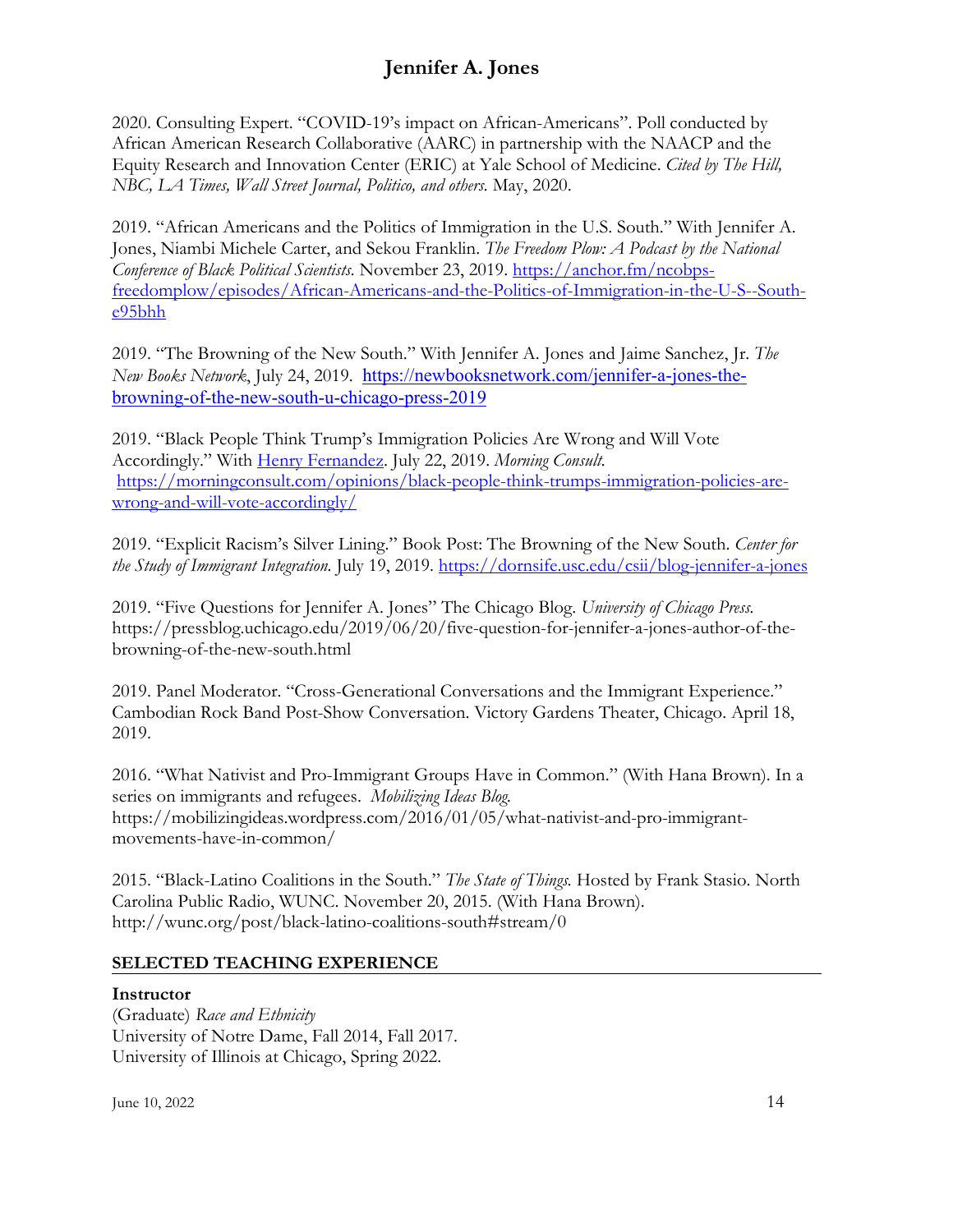(Graduate) *Theorizing the Racial State: Race, Immigration, and the Making of Americans.* University of Illinois at Chicago, Fall 2018.

(Graduate) *Independent Study.*

Yesenia Vargas, Spring 2019, Fall 2020 (UIC, Sociology) Agnieszka (Isia) Wieczorek, Fall 2019, Spring 2020, Fall 2020, Spring 2021 (UIC, Sociology) Angela Silva, Fall 2019, Spring 2020, Fall 2020, Spring 2021 (UIC, Sociology) Billy Mzenga, Fall 2019, Spring 2020, Fall 2020, Spring 2021 (UIC, Sociology) Crystal Galvan, Fall 2019, Spring 2020 (UIC, Latin American and Latino Studies)

(Graduate) *Colloquium on the College Teaching of Sociology.* University of Illinois at Chicago, 593A: Spring 2019, Fall 2019, Fall 2020, Spring 2021. University of Illinois at Chicago, 593B: Spring 2022.

(Graduate) *Ethnographic Methods.* University of Illinois at Chicago, Fall 2022.

(Undergraduate) *Race and Ethnicity: Constructing Identity and Difference.*  University of Notre Dame, Fall 2013, Spring 2014, Spring 2015, Spring 2016, Spring 2018.

(Undergraduate) *Making Latinos: The Complexities of Latino Identity in the United States*. University of Notre Dame, Fall 2013, Fall 2015.

(Undergraduate) *Understanding Societies.* University of Notre Dame, Spring 2015, Fall 2015, Spring 2016, Fall 2017, Spring 2018.

(Undergraduate) *Making Race: Race, Ethnicity, and Inequality on the Third Coast.* University of Illinois at Chicago, Fall 2018, Fall 2022.

(Undergraduate) *Introduction to Sociology.* University of Illinois at Chicago, Spring 2019, Fall 2019, Fall 2020, Spring 2021.

(Undergraduate) *Independent Study.*

Karen Cruz, Sociology. "Wealth, Race, Financial Literacy, and the Latinx Community." Fall 2020.

(Undergraduate) *Directed Undergraduate Thesis: Independent Study.* Katie Cobian, Sociology. University of Notre Dame, Spring 2016. Amanda Varela, Sociology. University of Notre Dame, Spring 2015. Annie Rhodes, Sociology. University of Notre Dame, Fall 2013-Spring 2014. (Undergraduate) *Supervised Research.* Lily Falzon, Sociology. University of Notre Dame, Spring 2016. Maria Manzur Martinez, Sociology. University of Notre Dame, Fall 2015.

### **Mentorship**

*Dissertation Committees*

 $\mu$  June 10, 2022 15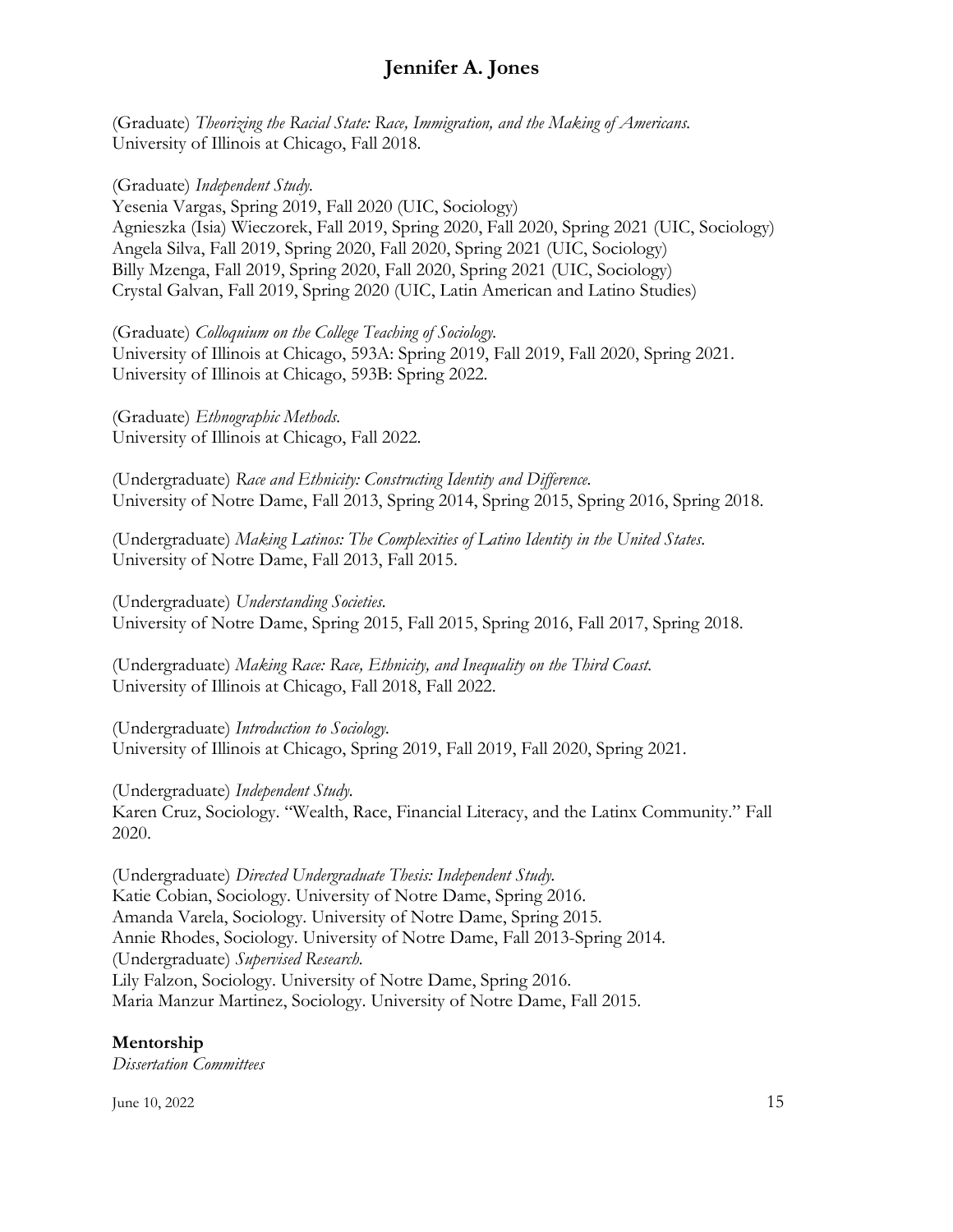- Enrique Alvear, Sociology, University of Illinois at Chicago (committee member).
- Mary Kate Blake, Sociology, Notre Dame (Spring 2018) (committee member), *Assistant Teaching Professor and Data Scientist, Montana State University.*
- Eve Bjerre, Sociology, Notre Dame (co-chair).
- Emmanuel Cannady, Notre Dame (Spring 2022) (committee member) *Assistant Professor, Bucknell University*.
- Max Cuddy, Sociology, University of Illinois at Chicago (committee member).
- Karen Hooge, Sociology, Notre Dame (Spring 2017) (committee member). *Assistant Professor, University of Mary.*
- Nicole Perez, Sociology, Notre Dame (Spring 2019) (committee member), *Postdoctoral Fellow, University of Illinois at Chicago.*
- Sangi Ravichandran, Sociology, University of Illinois at Chicago (committee member).
- Roberto Rincón, Political Science, University of Illinois at Chicago (Fall 2020) (committee member). *Assistant Professor, University of SUNY-Oneonta.*
- Nancy Toure, Sociology, University of Illinois at Chicago (committee member).

## *Qualifying Exam Committees*

Race and Ethnicity, University of Illinois at Chicago (2019-present, co-chair 2019-2021, 2022 present)

Political Sociology and Social Movements, University of Illinois at Chicago (2019-present)

Race and Ethnicity, Notre Dame (chair 2015-2016, 2017-2018)

## *MA Theses/Publishable Paper*

2022. John Schmisek, Sociology, University of Illinois at Chicago (second reader).

2022. Yesenia Vargas, Sociology, University of Illinois at Chicago (first reader).

2022. Agnieszka (Isia) Wieczorek, Sociology, University of Illinois at Chicago (first reader).

2021. Billy Mzenga, Sociology, University of Illinois at Chicago (first reader).

2021. Angela Silva, Sociology, University of Illinois at Chicago (first reader).

2020. Crystal Galvan, Latin American and Latino Studies, Sociology, University of Illinois at Chicago (first reader).

2019. Ruth Carmi, Sociology and Peace Studies, Notre Dame (committee member).

2019. Nancy Diaz, Sociology, Notre Dame (committee member).

2018. Emmanuel Cannady, Sociology, Notre Dame (committee member).

2015. Deanna Childress, Sociology, Notre Dame (committee member).

2015. Andrew Hoyt, Sociology, Notre Dame (committee member).

2014. Nathan Reed, Sociology, Notre Dame (committee member).

### *Senior Theses*

2016. Katie Cobian, Sociology, Notre Dame (advisor).

2016. Maria Do, American Studies, Notre Dame (2nd Reader).

2015. Amanda Varela, Sociology, Notre Dame (advisor).

2014. Annie Rhodes, Sociology, Notre Dame (advisor).

2014. Cait Ogren, American Studies, Notre Dame (2nd Reader).

*Advising*

June 10, 2022  $16$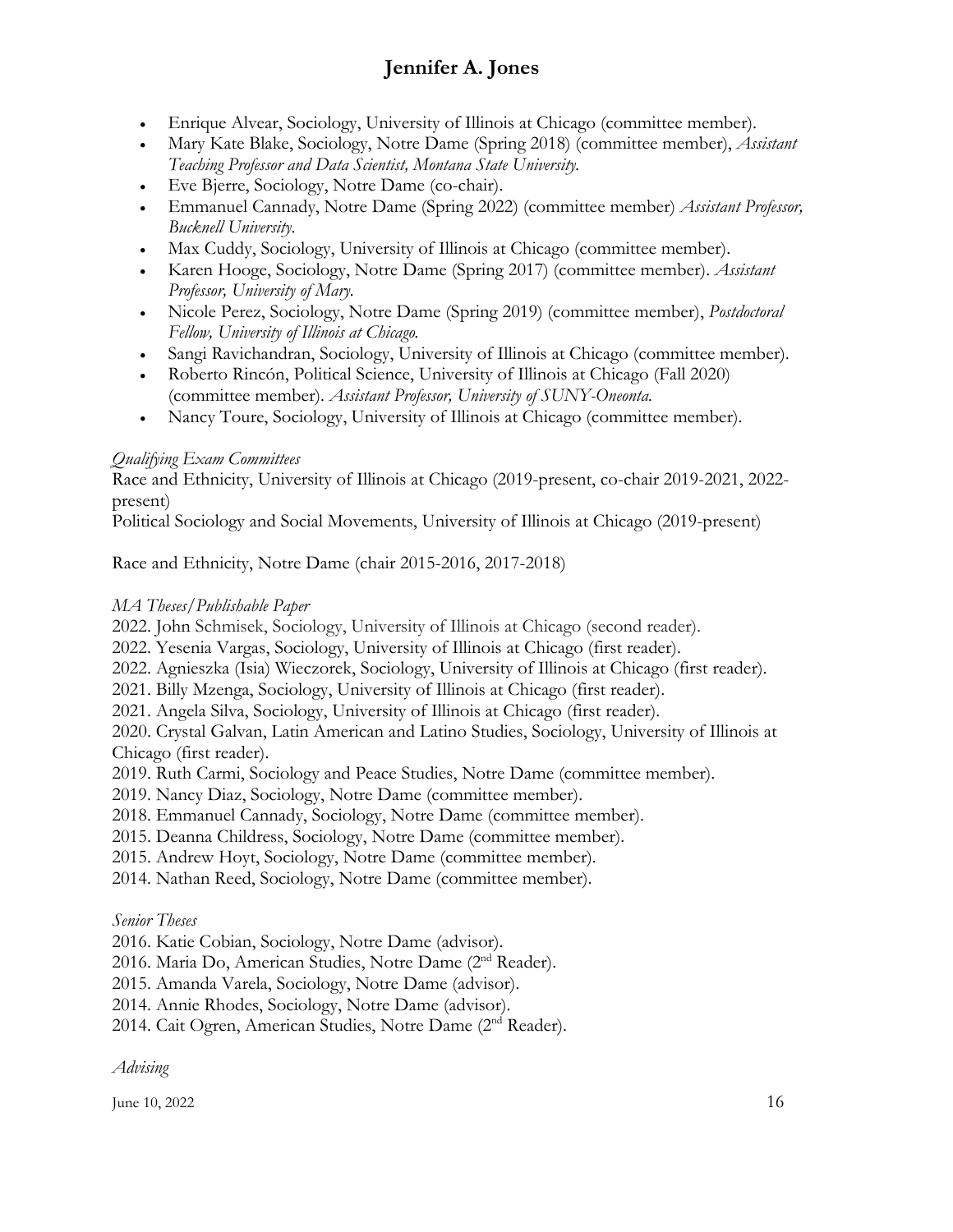2022-present. Aïsha Lehmann. 2019-present. Agnieszka (Isia) Wieczorek. 2019-present. Angela Silva. 2019-present. Billy Mzenga. 2018-present. Yesenia Vargas. 2017-2018. Aliyah Abu-Hazeem.

### *Other Graduate Mentoring*

2018-2019. IUPLR Mellon Dissertation Fellows Mentor, Rocio Garcia, Sociology, UCLA *(Assistant Professor, Arizona State University)*.

2017-2018. IUPLR Mellon Dissertation Fellows Mentor, Roberto Rincón, Political Science, University of Illinois at Chicago. *(Assistant Professor, University of Illinois at Springfield).*

2016-2017. ASA Section on Race and Ethnicity Mentoring Program (Mentor).

#### *Other Undergraduate Mentoring*

2016. Atlantic Coast Conference Inter-Institutional Academic Collaborative (ACCIAC) Summer Collaborative Research Award Program, Alexandra Reyes, Sociology, Wake Forest University.

#### *Other Student Related Service*

Black Collegiate Panel. *Panelist.* October 22, 2019.

Freshman seminar guest speaker, LAS 110. November 1, 2019.

Sociology Graduate Student Organization (SGSO) Fall Workshop: Balancing Competing Demands. *Panelist.* November 13, 2019.

Sociology Graduate Student Organization (SGSO) Spring Workshop: Time management. *Panelist.* January 29, 2020.

### **Selected Guest Lectures, Mentoring, and Teaching**

Project Team Member. NEH Summer Institute for Higher Education Faculty grant in Afro-Latin American Afro-Latinx Studies. At the University of Pittsburgh. June 6-17, 2022.

"The Browning of the New South." Guest Lecture in "Politics of Race and Immigration" at University of Notre Dame taught by Ricardo Ramirez, March 2022.

"The Browning of the New South." Recorded Q&A for "Sociology of Race and Ethnicity" at University of Louisville, taught by Melanie Gast, October 2021.

Panelist. Mellon Emerging Leaders Award 2021 cohort meeting and alumni discussion on achieving tenure. May 2021.

"Faculty Panel for the McNair Scholars Program" at Purdue University Northwest, April 2021.

"The Browning of the New South." Guest Lecture in "Politics and Polarization" at University of Washington at St. Louis taught by Christi Smith, March 2021.

"The Browning of the New South." Guest Lecture in "Race and Ethnicity" at the University of Louisville taught by Oliver Rollins, February 2021.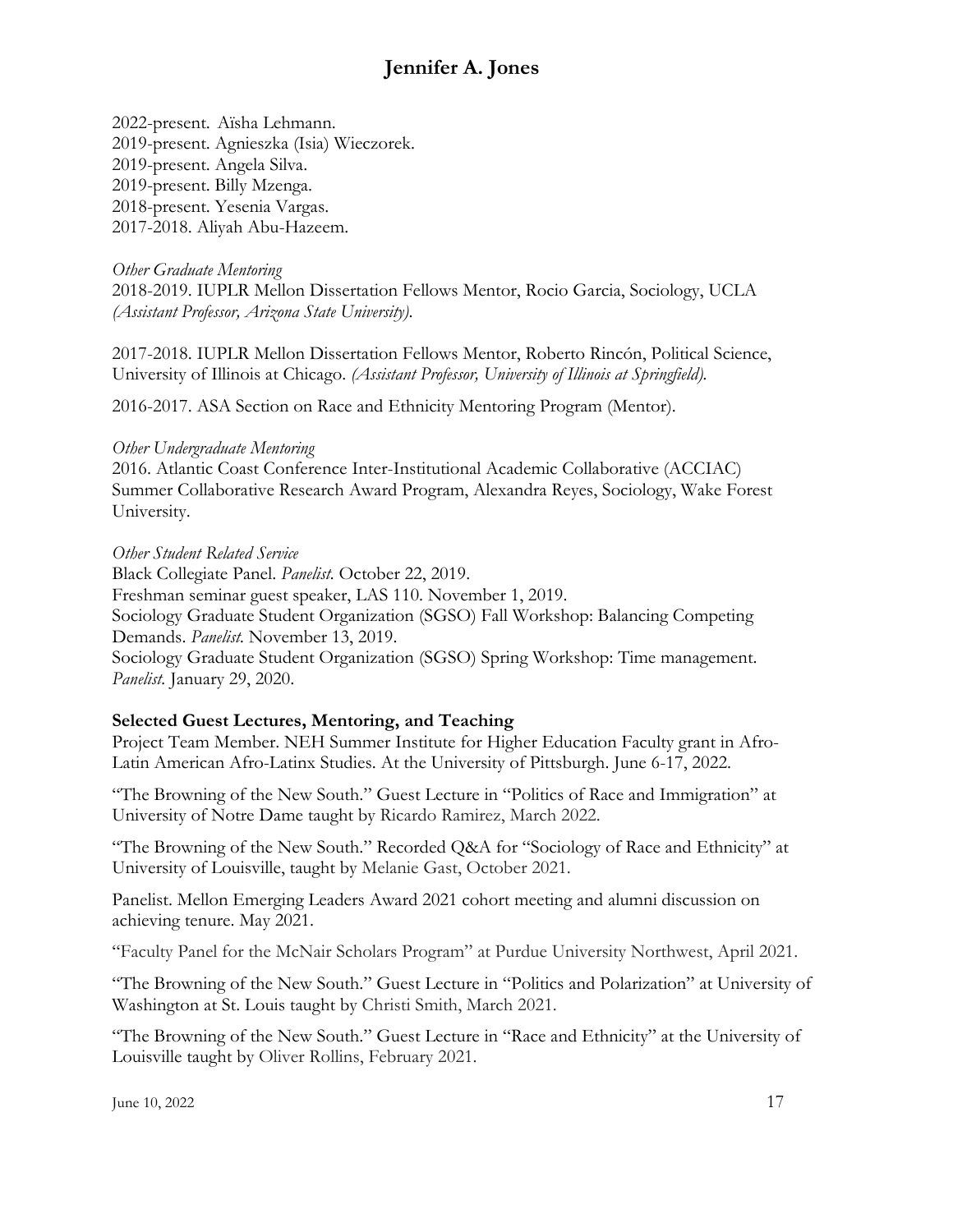"The Browning of the New South." Guest Lecture in "Sociology of Immigration" at Wake Forest University taught by Andrea Gomez Cervantes, November 2020.

"The Browning of the New South." Guest Lecture in "Current Topics in Sociology" at Colby College, taught by Damon Maryl, October 2020.

"Race and Ethnicity." Guest Lecture in "Inequalities Seminar" at UIC, taught by Barbara Risman, September 2020.

"The Browning of the New South." Guest Lecture in "The Politics of the New South" at Queens University of Charlotte, taught by Aaron M. Houck, April 2020.

"Invisibility in Mexico." Guest Lecture in "From City of Gold to City of God: Placing Latin America's Past." At University of North Carolina, School of the Arts, taught by Andrew Britt, November, 2019.

"Race, Immigration, and the New South." Guest Lecture in "Sociology of Race and Ethnicity." At Northeastern Illinois University, taught by David Springer, November 2019.

"Immigration and Civil Rights." Guest Lecture in "Sociology of Immigration" at The Ohio State University, taught by Reanne Frank, October, 2019.

"Making Multiracials and Understanding Race." Sage Publications Case Study Educational Video. 2016.

"Doing Qualitative Methods." Sage Publications Tutorial Educational Video, 2016.

"Interviewing: Techniques and Strategies." Guest Lecture for Thesis Writing Seminar. University of Notre Dame, Sociology. Notre Dame, IN, March 2016.

"Studying Race." Guest Lecture for Pro-Seminar. University of Notre Dame, Sociology. Notre Dame, IN, March 2016.

"Immigration Politics." Guest Lecture for ND Votes series. March 2016.

"Black, Latino, and Afro-Latino: A Research Agenda in Contemporary Politics." Guest Lecture for Seminar on African Diaspora Studies. Virginia Tech, Blacksburg, VA, November 2015.

"Afro-Mexican Identity: Research and Practice." Guest Lecture on Comparative Black Politics for Graduate Seminar on Race Representation and Politics. With Tianna Paschel. University of Notre Dame, Notre Dame IN, November 2013.

"The Afro-Mexican Experience: Black Identity among Afro-Mexicans in the US and Mexico." Guest Lecture for Undergraduate Seminar on U.S. Latino Spirituality, Theology Department. University of Notre Dame, Notre Dame IN, September 2013.

"Immigration and Demographic Change in the Contemporary US." Guest lecture for Graduate Seminar on Demography, The Ohio State University Sociology Department. Columbus, OH, November 2012*.* 

"Afro-Mexicans in the New South." Guest Lecturer for Undergraduate Seminar on Afro-Latino Identities. University of Richmond, Department of Latin-American and Iberian Studies, March 2012.

 $\mu$  June 10, 2022 18 "Immigration, Enforcement and Racial Identity in the New South." Guest Lecture for Graduate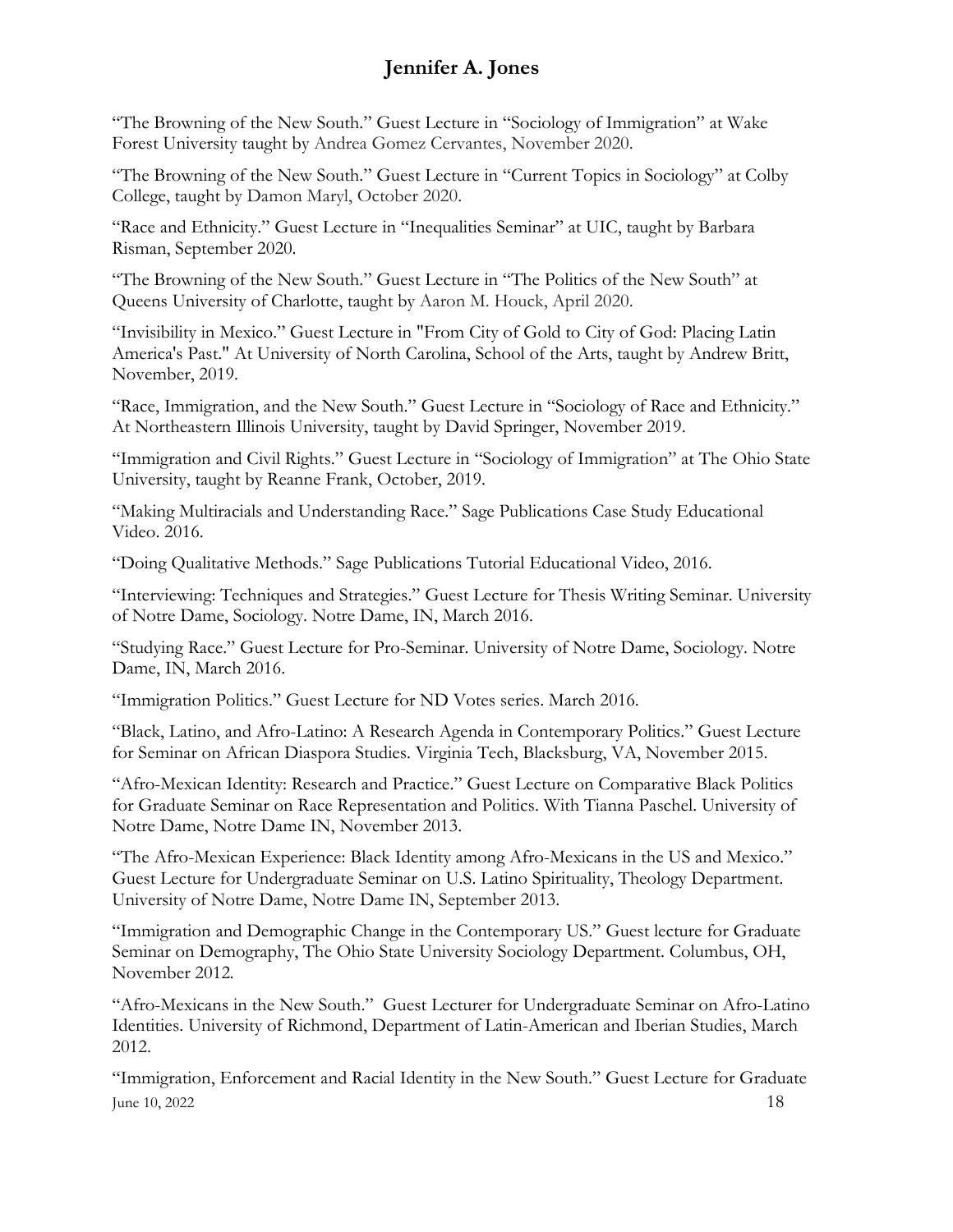Seminar on Immigration, The Ohio State University Sociology Department. Columbus, OH, February 2012.

### **SELECTED SERVICE TO THE DISCIPLINE**

ASA Sociology of Race and Ethnicity Section Oliver Cromwell Cox Book Award Committee. 2020-2021.

SSSP 2021 Local Arrangements Committee. 2020-2021 (2021 meetings moved to virtual space).

ASA Section on International Migration Council Member. 2018-2021.

*Qualitative Sociology*, Editorial Board, 2019-2021.

*American Sociological Review*, Editorial Board. 2016-2019.

Chair. "Spaces of Immigrant Reception and Exclusion: Immigration Federalism in the United States." Panel, *SSHA Annual Meeting.* Chicago, IL November 21-24.

Panelist. "Professional Development Roundtable". University of Illinois Press Fall Publishing Symposium. September, 2019.

Discussant. 21<sup>st</sup> *Chicago Ethnography Conference*. Northwestern University, Evanston IL. March 16, 2019. *(Invited).*

ASA Section on International Migration Public Service Award Committee. 2017-2018.

Discussant. Race, Immigration, and Subnational Politics. SSHA Annual Meetings, November 2018.

Panel Organizer (with Angela Garcia). ASA Section on International Migration. Immigration, Federalism, and Integration in U.S. States and Localities. ASA Annual Meetings, August 2018.

Discussant, Newberry Library Borderlands Seminar. Newberry Library, Chicago IL. November 17, 2017.

Panel Organizer. Race, Rights, and Belonging: Immigrant Integration and Exclusion in Practice. Law and Society Annual Meetings, Mexico City, June 2017.

Panel Organizer. Making Racialized Subjects: Race, Immigration, and the Politics of Hierarchy and Belonging. Social Science History Association, Chicago, IL, November 2016.

Discussant. Race and Memory. Social Science History Association, Chicago, IL, November 2016.

Discussant. ASA Panel on race, ethnicity and social movements. Annual Meeting of the American Sociological Association, Seattle, WA, August 2016.

Panel Organizer and discussant. *Afro-Latinos In Movement: Critical Approaches to Blackness and Transnationalism In The Americas (Imagining Afro-Latinidades* and *Diasporic Politics*). Annual Meeting of the Latin American Studies Association, New York, May 2016.

Discussant. *Graduate Student Ethnography Conference.* DePaul University, Chicago, IL, April, 2016 (*Invited).*

 $\mu$  June 10, 2022 19 Respondent. Institute for Latino Studies Young Scholars Symposium. April, 2016.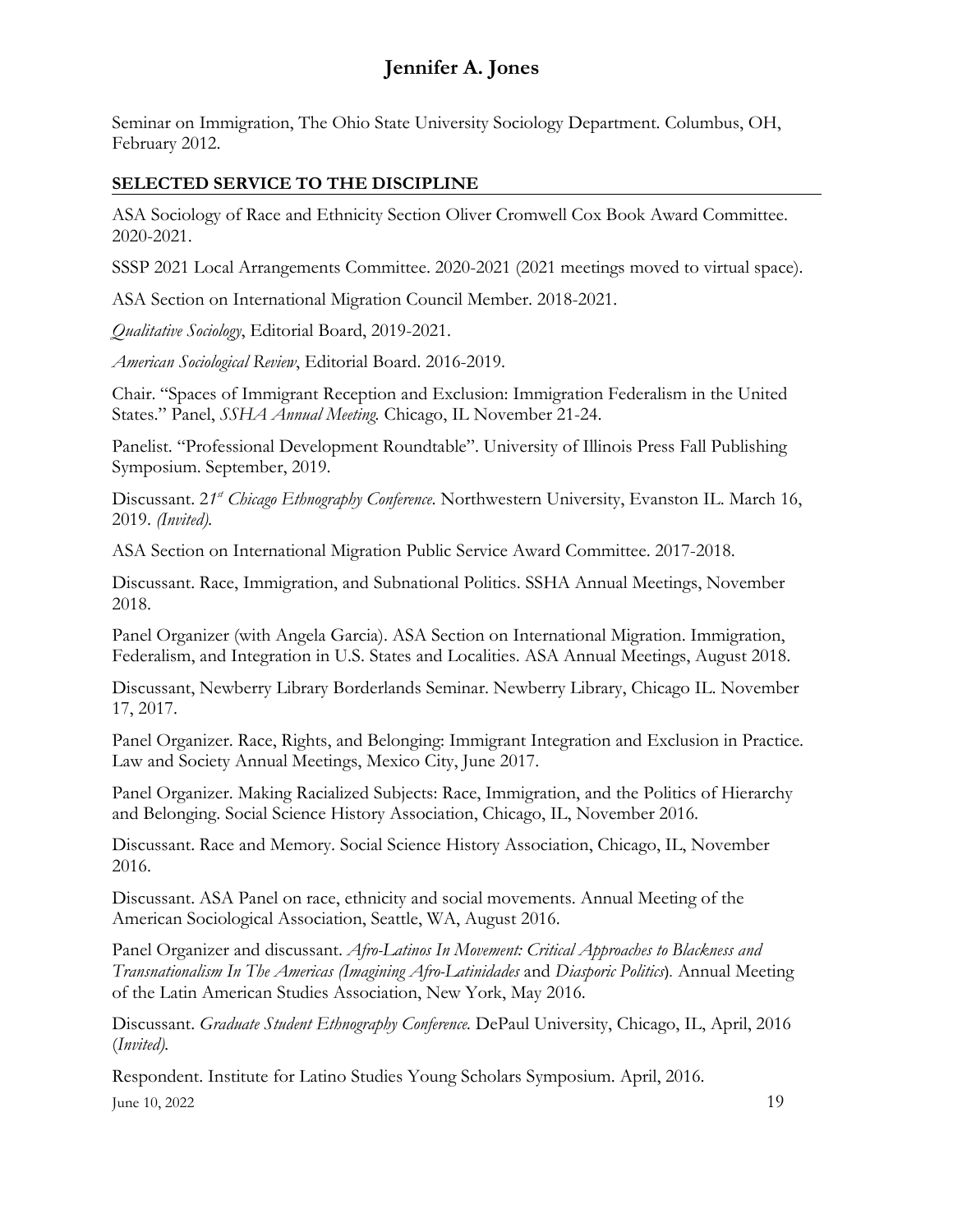Panel Organizer. *Latinos, Racial Identity, and Linked Fate.* Annual Meeting of the Association of Black Sociologists. Chicago, IL, August, 2015.

Presider. Section on Racial and Ethnic Minorities / Rethinking Race and Nation: Transnational and Comparative Approaches. Annual Meeting of the American Sociological Association. Chicago, IL, August, 2015.

Presider. Section on Latino Sociology Mentoring Workshop. Chicago, IL, August, 2015.

Presider and Discussant. Inter-University Program for Latino Research Fifth Biennial Siglo XXI Conference. *Negotiating Afro-Latinidades.* Notre Dame, IN, April, 2015.

Respondent. Institute for Latino Studies Young Scholars Symposium. April, 2015.

Discussant. *Beyond Black and White: Latino and Asian Identities.* Annual Meeting of the Social Science History Association, Toronto, ON, Canada, November 6-9, 2014.

Discussant. *Becoming Black Political Subjects: Movements, Global Alignments and Black Rights in Colombia Brazil.* Tianna Paschel Book Workshop, University of Chicago, 2014.

Inter-University Program for Latino Research Afro-Latino Working Group Coordinator. 2014- 2017.

ASA Section on Racial and Ethnic Minorities Committee for the Oliver Cromwell Cox Article Award, 2013-2014.

Society for the Study of Social Problems Division on Racial and Ethnic Minorities 2014 Eduardo Bonilla-Silva Book Award Committee.

Discussant. *Chicago Ethnography Conference.* Northwestern University, Evanston IL. March 15, 2014 (*Invited).*

Discussant. *Bodies, Leisure, and the Media: Redefining Racial, Ethnic, and National Communities* Paper Session. Annual Meeting of the Social Science Historical Association, Chicago, IL, November 21-24, 2013.

Panel Organizer. Constructing Blackness Across the Americas Panel. Latin American Studies Association (LASA) Annual Meeting, San Francisco, CA, May 2012.

Occasional Reviewer: *American Sociological Review, American Journal of Sociology, Contexts, DuBois Review, Emerging Adulthood, Ethnic and Racial Studies, Ethnicities, Identities, Latin American Research Review, Latino Studies*, *Law and Society Review, National Science Foundation, Qualitative Sociology*, *Rural Sociology, Social Currents*, *Social Forces, Social Problems*, *Sociology of Race and Ethnicity, Sociological Quarterly*, *Studies in American Political Development,* The Russell Sage Foundation, The Russell Sage Foundation Press, NYU Press, Oxford University Press, Sage Press, University of Chicago Press, *and* W.W. Norton Press.

## **PROFESSIONAL AFFILIATIONS**

American Political Science Association

American Sociological Association

Section Memberships: International Migration; Latino Studies; Political Sociology; Racial & Ethnic Minorities; Race, Class and Gender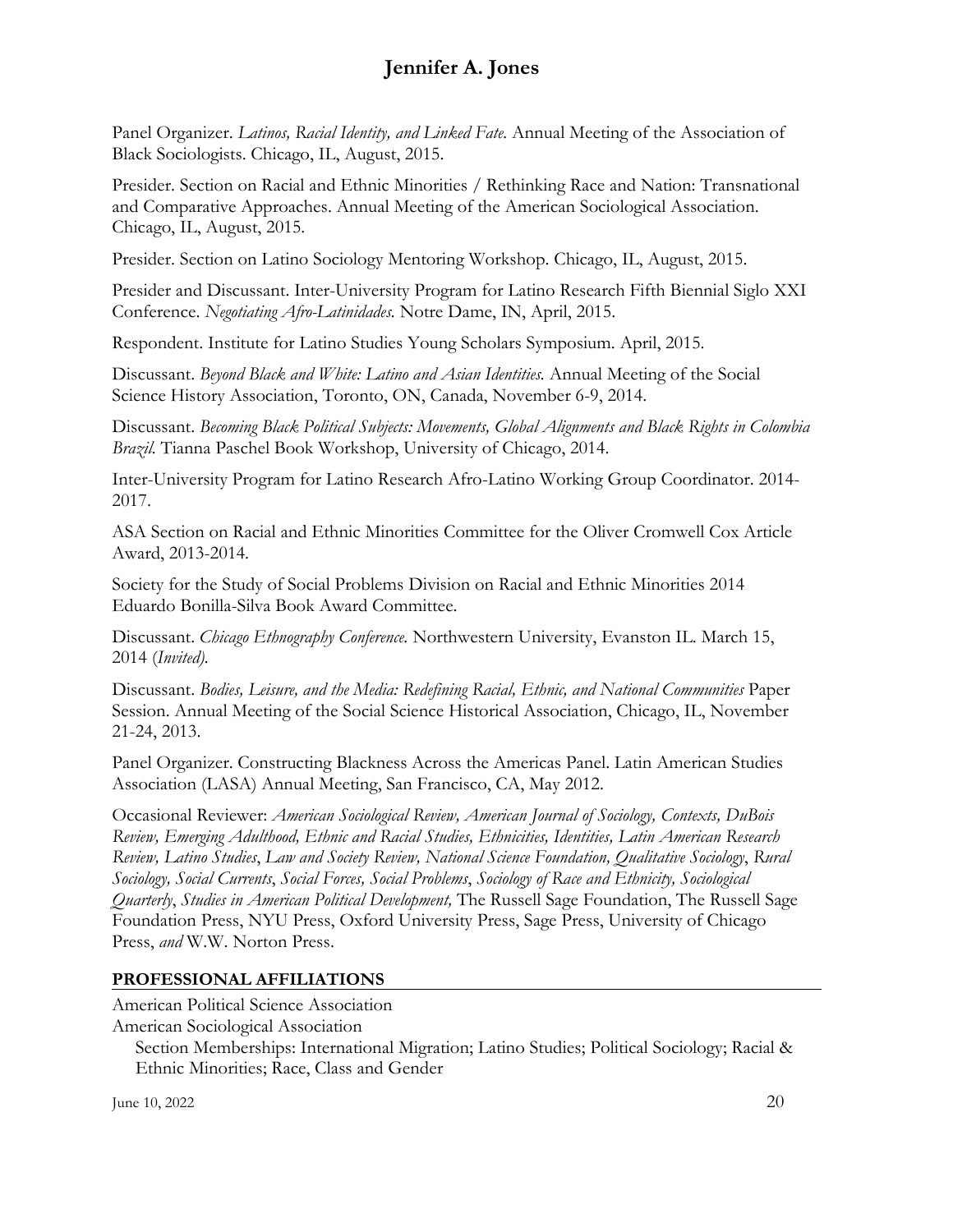Association of Black Sociologists Latin American Studies Association Section Memberships: Ethnicity, Race and Indigenous Peoples; Latino Studies Latina/o Studies Association Law and Society Association DuBoisian Scholars Network Social Science Historical Association Section Memberships: Sociology; Migration and Immigration; Politics; Race and Ethnicity Society for the Study of Social Problems

Southern Sociological Society

### **DEPARTMENT AND UNIVERSITY SERVICE**

#### **University of Illinois at Chicago**

Bridge to the Faculty Program Postdoctoral Fellow Search Committee, Sociology, 2020-2021.

Bridge to the Faculty Program Selection Committee, 2020.

Faculty Search Committee (outside member), African-American Studies Department, 2019-2020.

Sociology Department Graduate Committee, 2020-2021.

Mellon Sawyer Seminar, "Urban Edges: Dreams, Divisions, and Infrastructures – Comparative Cross Disciplinary Dialogues about 21<sup>st</sup> Century American Cities" Faculty Co-Lead, Migration/(Im)Mobility, 2019-2020.

Sociology Department Faculty Liaison to the Sociology Graduate Student Organization (SGSO), 2019-2021.

Sociology Department Advisory Board, 2019-2022.

Race and U.S. Empire Workshop, Leadership Committee, 2019-2020.

Sociology Department Undergraduate Committee, 2018-2020.

Institute for Research on Race and Public Policy Race Workshop Steering Committee, 2018 present.

Faculty Search Committee (outside member), Criminology Law, and Justice Department, 2018- 2019.

### **University of Notre Dame**

Colloquia Committee, Sociology Department, 2017-2018.

Faculty Search Committee, Sociology Department, 2017-2018.

Cushwa Center Seminar in American Religion Commentator, March 2017.

Fulbright Campus Committee Evaluation Committee, September 2017.

Colloquia Organizer. Inaugural Sociology Colloquia Series, David FitzGerald. September 2016.

Notre Dame Women's Postdoctoral Fellow Group, Junior Faculty Panel participant, 2015.

Afro-Latinos in Movement Conference Convener and chair, 2014.

June 10, 2022 21